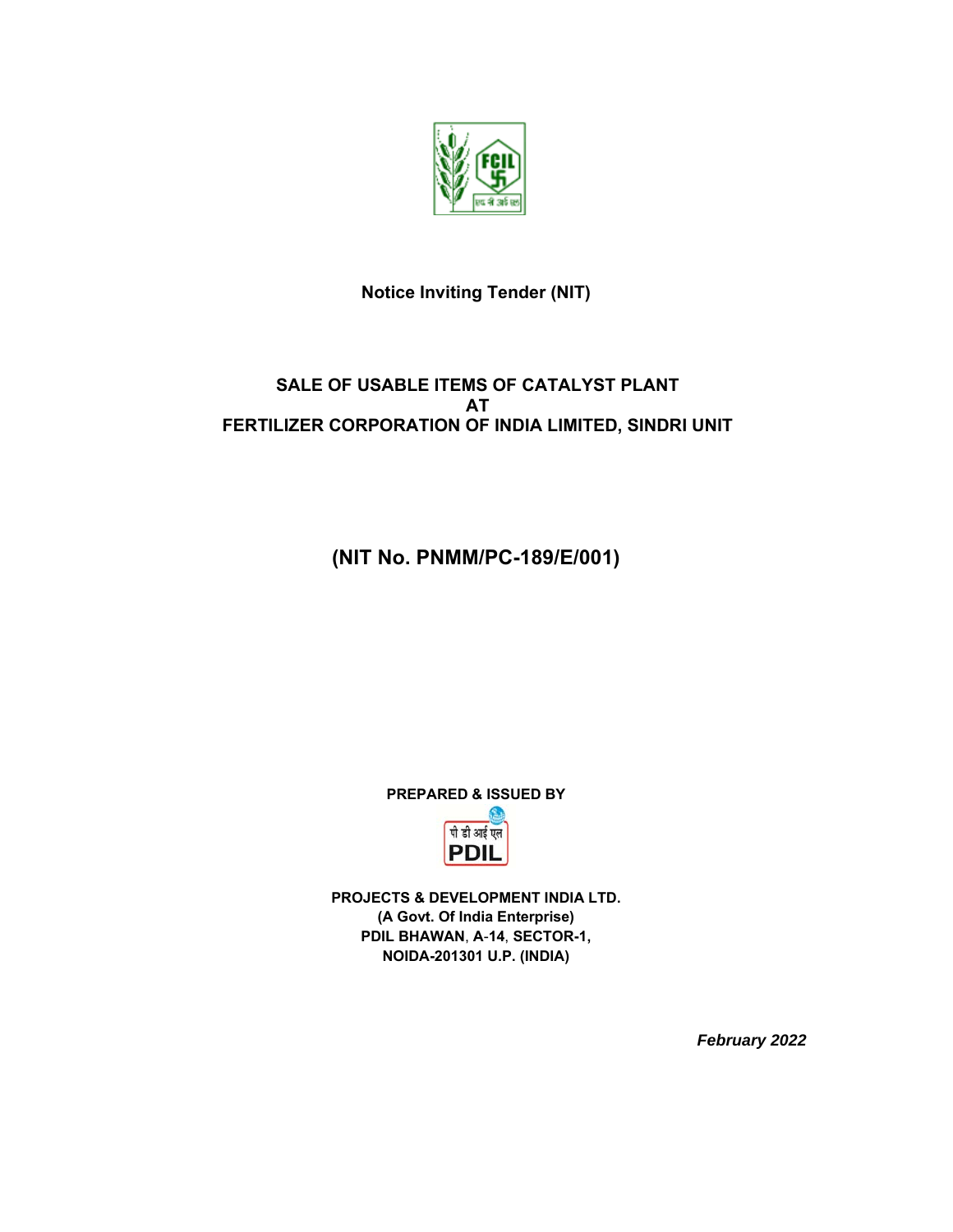

## **TABLE OF CONTENTS**

| SL. NO. | <b>DESCRIPTION</b>                      |
|---------|-----------------------------------------|
| 1.      | <b>INVITATION FOR BIDS</b>              |
| 2.      | <b>INSTRUCTIONS TO BIDDERS</b>          |
| 3.      | GENERAL CONDITIONS OF CONTRACT          |
| 4.      | PREAMBLE TO SCHEDULE OF RATES           |
| 5.      | <b>FORMATS</b>                          |
|         | DETAILS TO BE SUPERSCRIBED ON ENVELOPES |
|         | UNDERTAKING 1                           |
|         | <b>UNDERTAKING 2</b>                    |
| 6.      | <b>LIST OF USABLE ITEMS</b>             |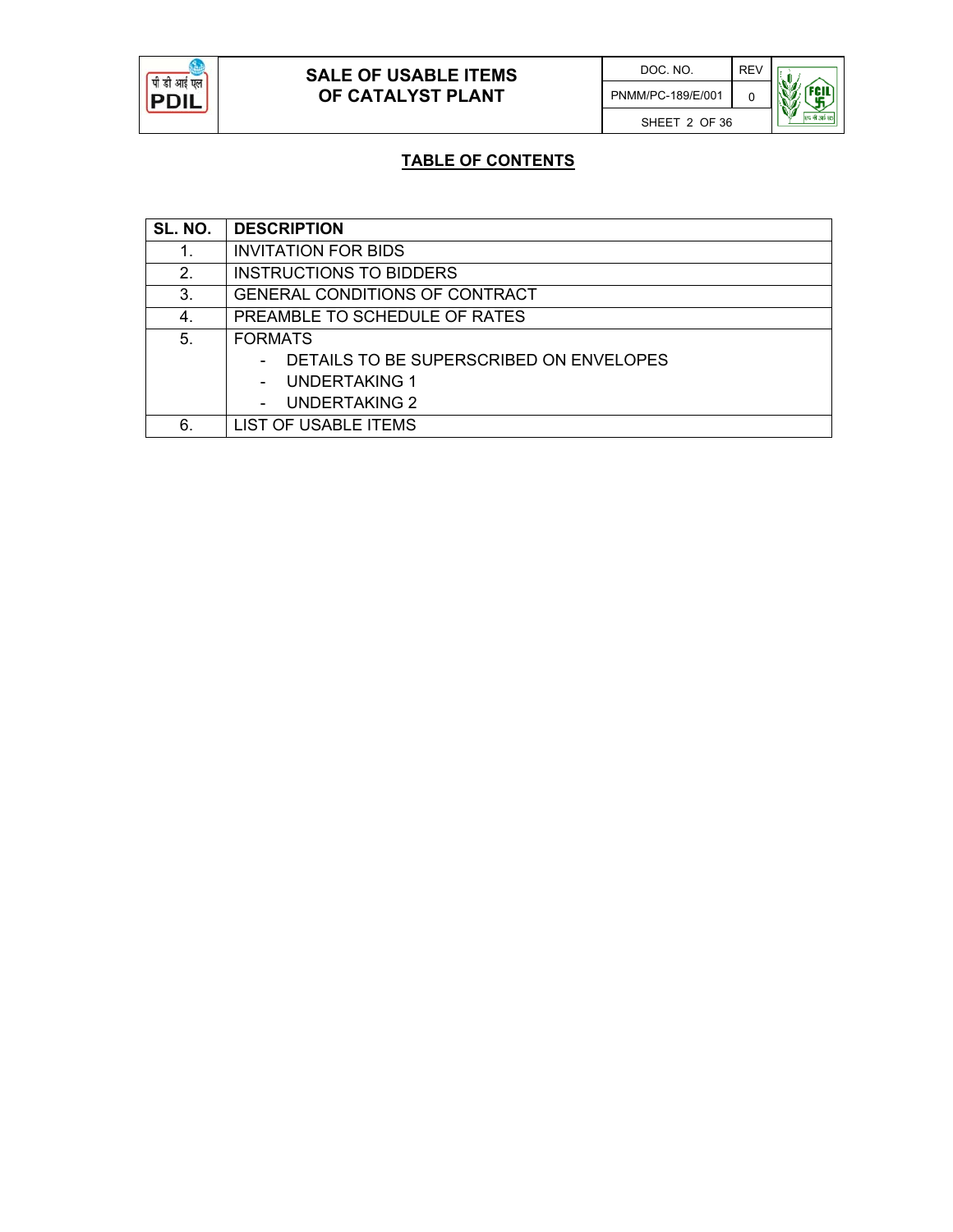

#### **SUBJECT: SALE OF USABLE ITEMS OF CATALYST PLANT AT FCI, SINDRI.**

#### **NIT NO. PNMM/PC-189/E/001 DATE :22.02.2022**

**Projects & Development India Limited (PDIL)**, for and on behalf of **M/s Fertilizers Corporation of India Ltd. (FCIL)**, has the pleasure of inviting eligible bidders to submit **Online Bids** under Single Stage Two Bid System for the subject work, in accordance with guidelines prescribed in NIT. The NIT, is placed at FCIL website (http://fertcorpindia.nic.in), PDIL website (www.pdilin.com) and Central Public Procurement Portal (CPP) (https://eprocure.gov.in)

#### 1.0 **INTRODUCTION**

The Fertilizer Corporation of India Limited (FCIL) is a Central Government Undertaking under the administrative control of Ministry of Chemicals & Fertilizers (Department of Fertilizers).

Project & Development India Limited (PDIL) is a Central Government Undertaking under the administrative control of Ministry of Chemicals & Fertilizers (Department of Fertilizers). PDIL had set up its catalyst division at Sindri, Dist. Dhanbad (Jharkhand) in 1952 with an aim to develop the catalysts required for fertilizer production through inhouse R & D effort.

As per Department of Fertilizer's (DoF) decision, the land in which PDIL's catalyst plant existed got transferred to FCIL based on the proprietorship rights. The production of catalysts was terminated in 2018/19 and the plants are left in operated since then. PDIL handed over the catalyst plant to FCIL in April 2019 on 'as is where is basis'.

FCIL intends to sell the **usable plant & machinery** of the Catalyst Plant at Sindri to interested parties on "AS IS WHERE IS BASIS" to enable them to utilize the equipment for operating a Catalyst Plant at any other place and "NO COMPLAINT BASIS."

Assistance in installation and operation may be sought from PDIL by the successful bidder on chargeable basis.

#### 2.0 **LOCATION OF THE PLANT**

Sindri Catalyst Plant, which was previously owned and managed by PDIL is located on the banks of River Damodar at about 24 km from district headquarter Dhanbad of Jharkhand State.

It is within the Dhanbad Municipal Corporation limits in the Dhanbad - Jharia coalfield.

- 3.0 NIT can be downloaded from FCIL website (http://fertcorpindia.nic.in), PDIL website (www.pdilin.com) and CPP portal (https://eprocure.gov.in). Request for sending document by post, courier or any other mode will not be entertained.
- 4.0 Evaluation of bids shall be carried out as specified in NIT.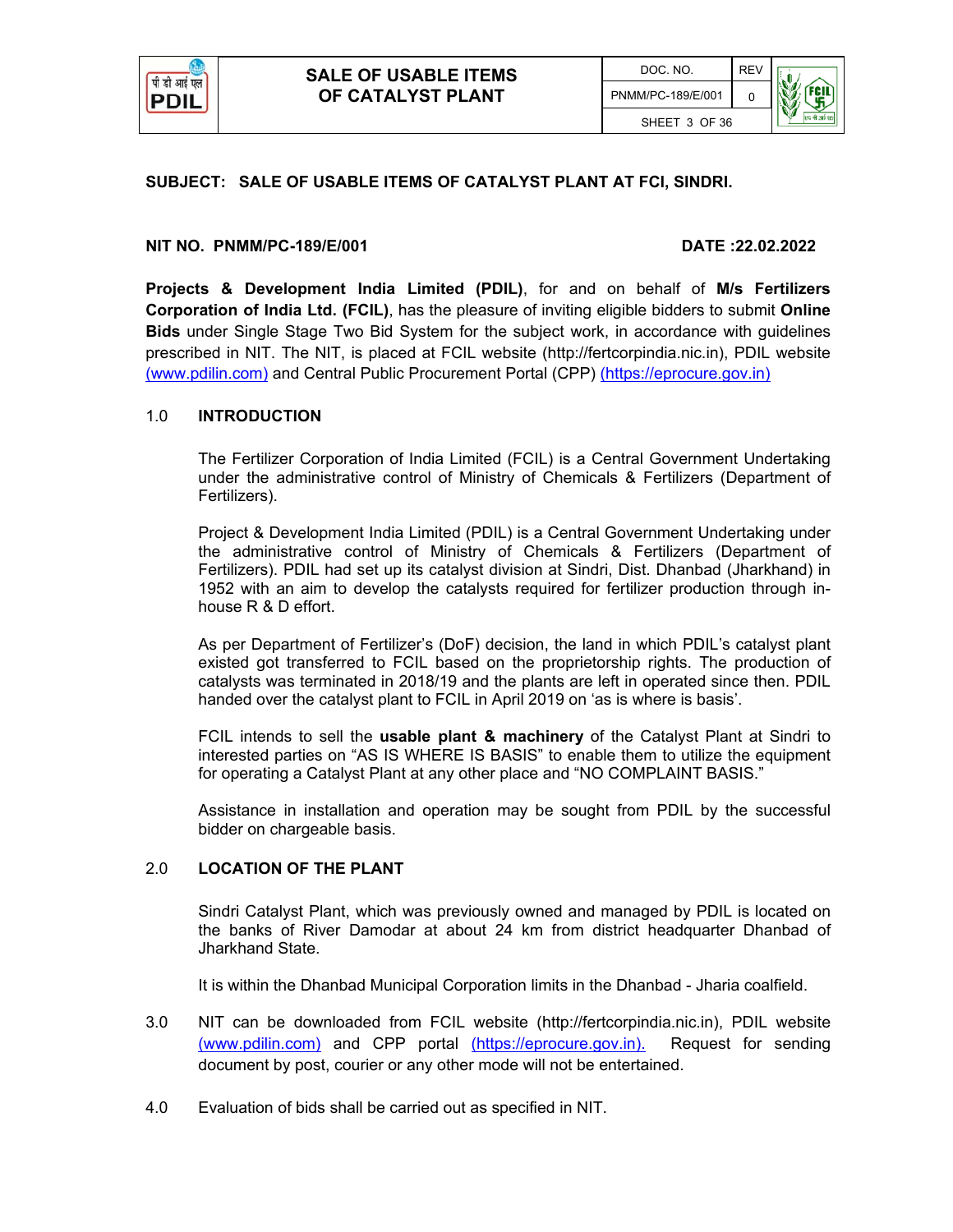



#### 6.0 **SALIENT FEATURES OF NIT**

| 6.1   | NIT No                                          | PNMM/PC-189/E/001, Date 22.02.2022                                                                                                                                                                                                                                                                    |  |
|-------|-------------------------------------------------|-------------------------------------------------------------------------------------------------------------------------------------------------------------------------------------------------------------------------------------------------------------------------------------------------------|--|
| 6.2   | Tender<br>Fee<br>for<br>Documents               | Rs.1000/- (Through NEFT transfer)<br>(Payable to: The Fertilizer Corporation of India<br>Limited, payable at State Bank of India, Sector 1,<br>NOIDA, SBI A/c No.55025654141; IFS Code:<br>SBIN0050324)<br>Bids without tender fee will be summarily<br>rejected.                                     |  |
|       |                                                 |                                                                                                                                                                                                                                                                                                       |  |
| 6.3   | <b>Bid Security</b>                             | Rs.35,00,000/-                                                                                                                                                                                                                                                                                        |  |
| 6.4   | Last Date & Time for<br>Submission of Bid       | 22. 03.2022, 15:00 hrs (IST)                                                                                                                                                                                                                                                                          |  |
| 6.5   | &<br>Date<br>Time<br>of<br>opening of Bid       | 23.03.2022, 15:00 hrs (IST),<br>Venue: PDIL Bhawan, Noida                                                                                                                                                                                                                                             |  |
| 6.6   | &<br>Date<br>Time<br>of<br>opening of Price Bid | To be intimated later                                                                                                                                                                                                                                                                                 |  |
| 6.7   | Period of Inspection                            | up to 21.03.2022, Between 1500 Hrs. to 1700 Hrs.<br>(On all working days)                                                                                                                                                                                                                             |  |
| 6.8   | <b>Address for Communication</b>                |                                                                                                                                                                                                                                                                                                       |  |
| 6.8.1 | <b>FCIL</b>                                     | Corporation of India Limited,<br>Fertilizer<br><b>PDIL</b><br>Bhawan, 5 <sup>th</sup> Floor, A-14, Sector-1, NOIDA-201301<br>(Uttar Pradesh)                                                                                                                                                          |  |
| 6.8.2 | <b>PDIL</b>                                     | Projects & Development India Limited,<br>(Materials Management Department)<br>P.D.I.L Bhawan, A-14, Sector-1,<br>Noida, (PIN 201301)<br>Dist. Gautam Budh Nagar (UP). (India)<br>Kind Attention:<br>Mr. P.R.Sahu, Addl. General Manager (M.M)<br>Fax no.: +91-120-2529801<br>Tel no.: +91-120-2544063 |  |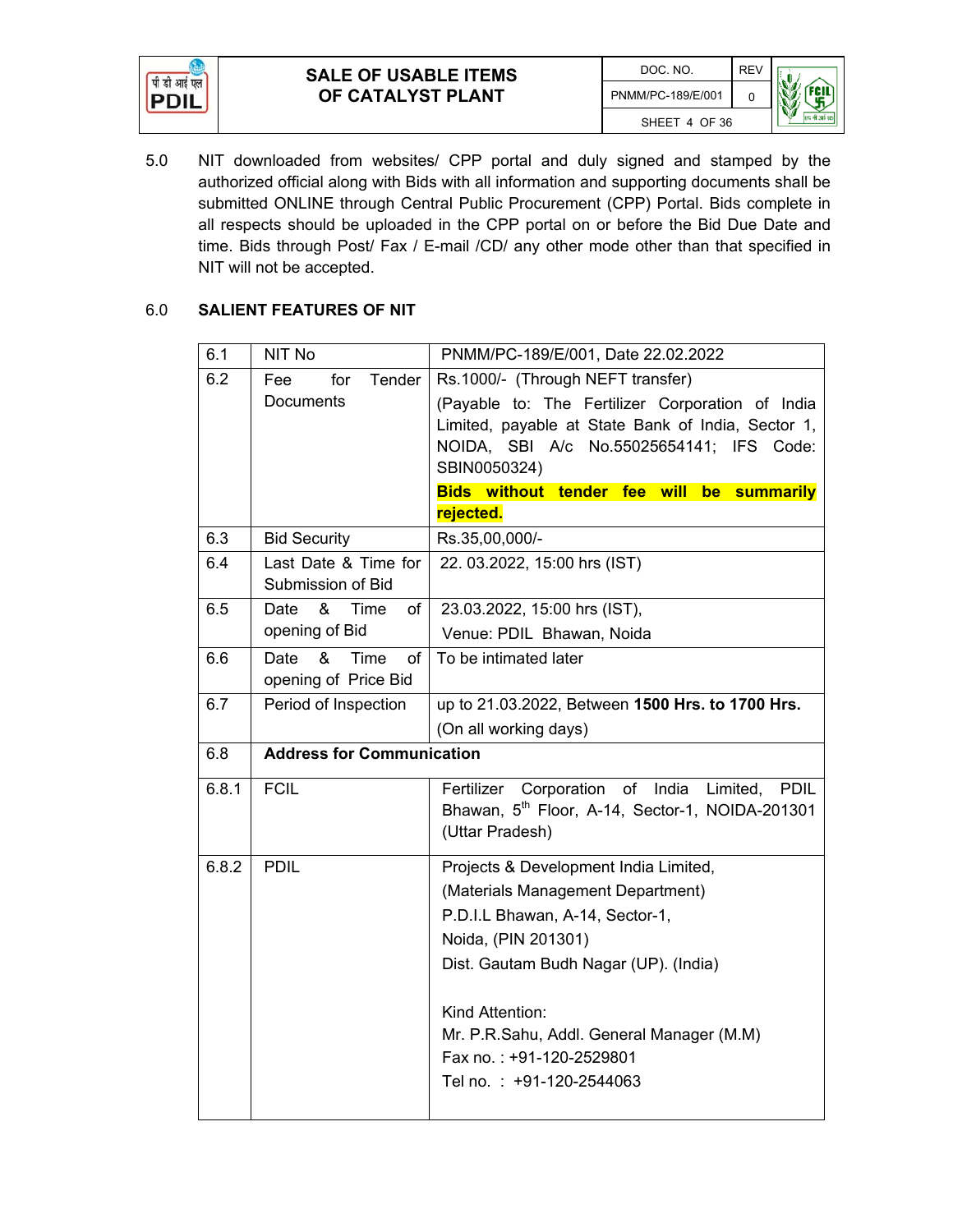

|       |                           | E-mail<br>prsahu@pdilin.com<br>anjali@pdilin.com / amitvarshney@pdilin.com   |  |
|-------|---------------------------|------------------------------------------------------------------------------|--|
| 6.8.3 | Original<br>Documents     | Projects & Development India Limited,                                        |  |
|       | to be submitted at        | (Materials Management Department)                                            |  |
|       |                           | P.D.I.L Bhawan, A-14, Sector-1,                                              |  |
|       |                           | Noida, (PIN 201301)                                                          |  |
|       |                           | Dist. Gautam Budh Nagar (UP). (India)                                        |  |
|       |                           | Kind Attention:                                                              |  |
|       |                           | Mr. P.R.Sahu, Addl. General Manager (M.M)                                    |  |
|       |                           | Fax no.: +91-120-2529801                                                     |  |
|       |                           | Tel no.: +91-120-2544063                                                     |  |
|       |                           | E-mail: prsahu@pdilin.com /<br>anjali@pdilin.com/<br>amitvarshney@pdilin.com |  |
| 6.8.4 | Contact<br>Details<br>for | Shri U.C. Gaur, In-charge, FCIL, Sindri Unit;                                |  |
|       | Site visit                | Tel. No.03262245775; Mobile : 99730-30485                                    |  |

In case the days specified above happens to be a holiday in FCIL/PDIL, the next working day shall be implied.

- 7.0 Bidder will furnish the Bid with all the relevant information as called for. Bids with incomplete information are liable for rejection.
- 8.0 FCIL / PDIL will not be responsible for any costs or expenses incurred by the Bidder in connection with preparation or delivery of Bids.
- 9.0 The following documents in addition to uploading the bid on CPP Portal (https://eprocure.gov.in/eprocure/app) shall also be submitted in Original (in physical form) within **7 (seven) days from the bid due date** provided the scanned copies of the same have been uploaded on CPP Portal (https://eprocure.gov.in/eprocure/app) by the bidder along with online bid within the due date and time to the address mentioned in Clause no. 7 of IFB:-
- i) Tender Fee
- ii) Bid Security
- ii) Power of Attorney
- 10.0 FCIL / PDIL reserve the right to reject any or all bids at their sole discretion without assigning any reason whatsoever. FCIL / PDIL shall not entertain any correspondence with any Bidder on acceptance or rejection of Bids.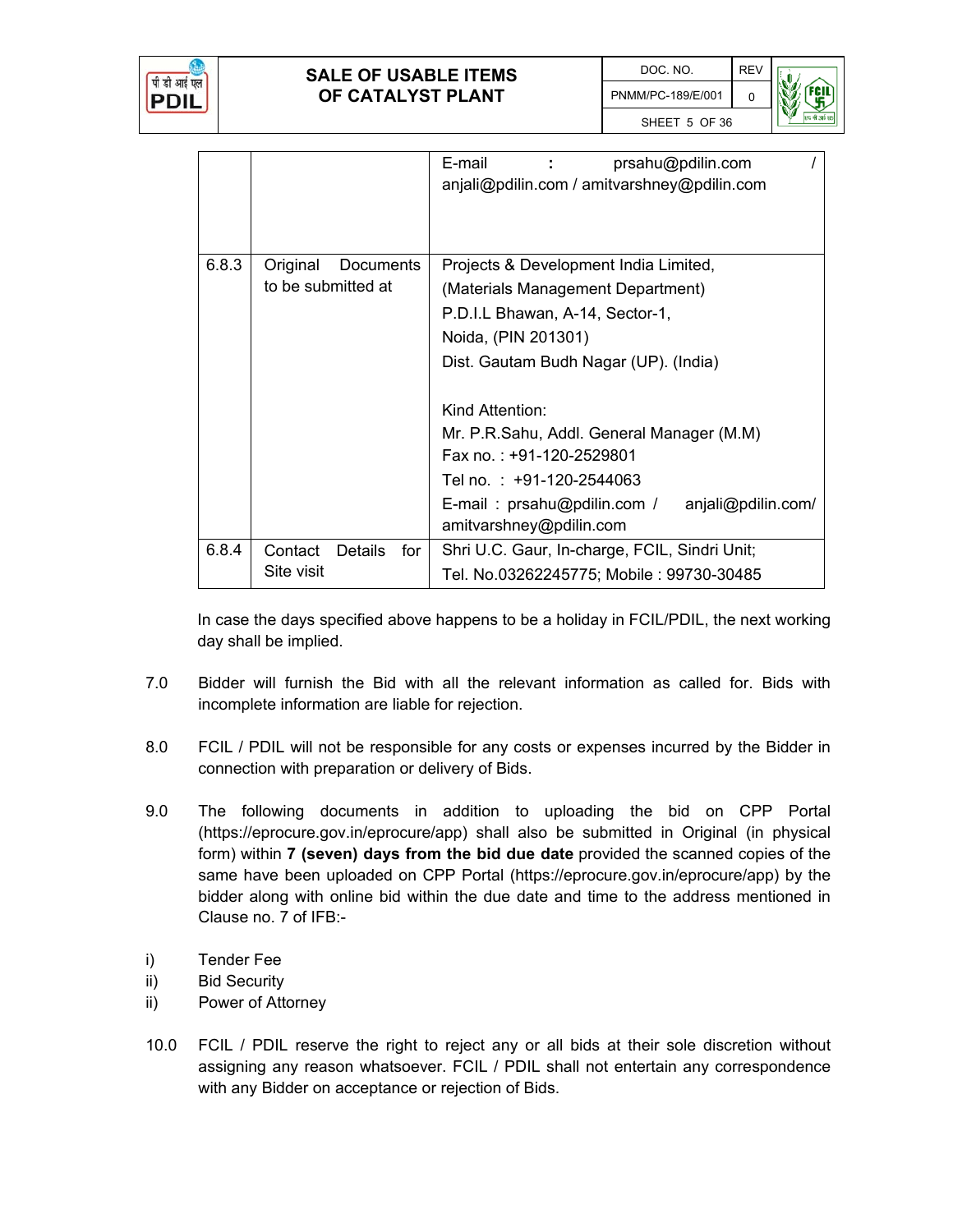

- Canvassing in any form by the Bidder or by any other Bidder on their behalf may lead to  $11.0$ disqualification of their bid.
- 12.0 Transfer of bid documents is not permissible in any other name at any stage.
- If at any later date, it is found that documents, information and data submitted by the 13.0 Bidder in the Bid, and based on which the Bidder has been considered eligible or successful or prequalified is incorrect or false, to the extent that had the correct or true information been made available to the FCIL / PDIL at the time of bid evaluation, the Bid would have been declared ineligible or unsuccessful, the Bidder shall be forthwith disqualified.
- Clarification, if any, can be obtained from Addl. General Manager (Materials) on E-mail  $14.0$ ID: prsahu@pdilin.com, anjali@pdilin.com, amitvarshney@pdilin.com; Fax Nos. +91 -120 - 2529801, 2541493, Telephone No. +91 - 120 - 2544063 citing reference of IFB.
- Interested bidders are requested to confirm their intention of submitting the bid to PDIL, 15.0 by 18.03.2022 through e-mail.

For & on behalf of Projects & Dexelopment India Ltd.

P P SAHU Addl. General Manager (MM)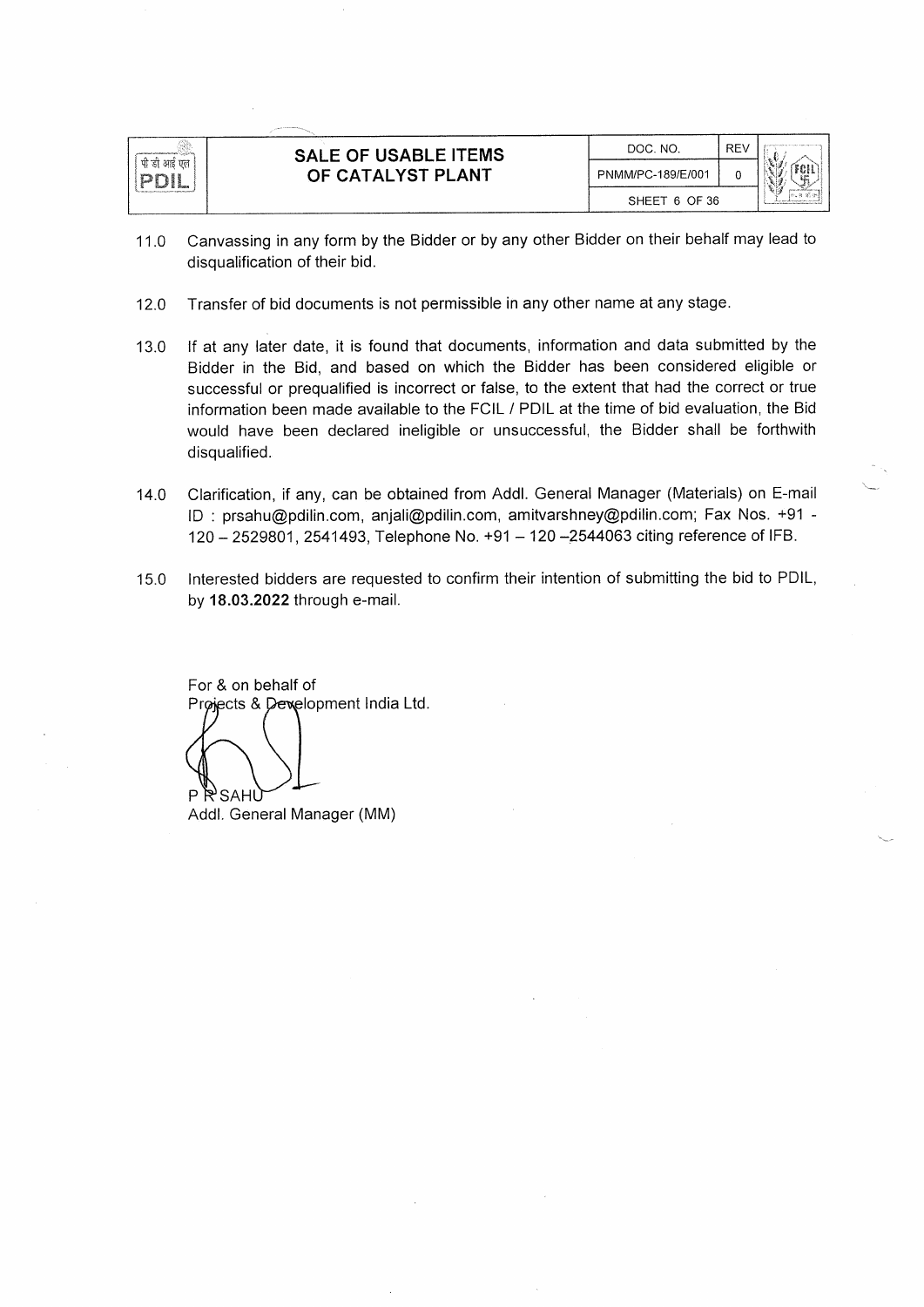

# **INSTRUCTIONS TO BIDDERS**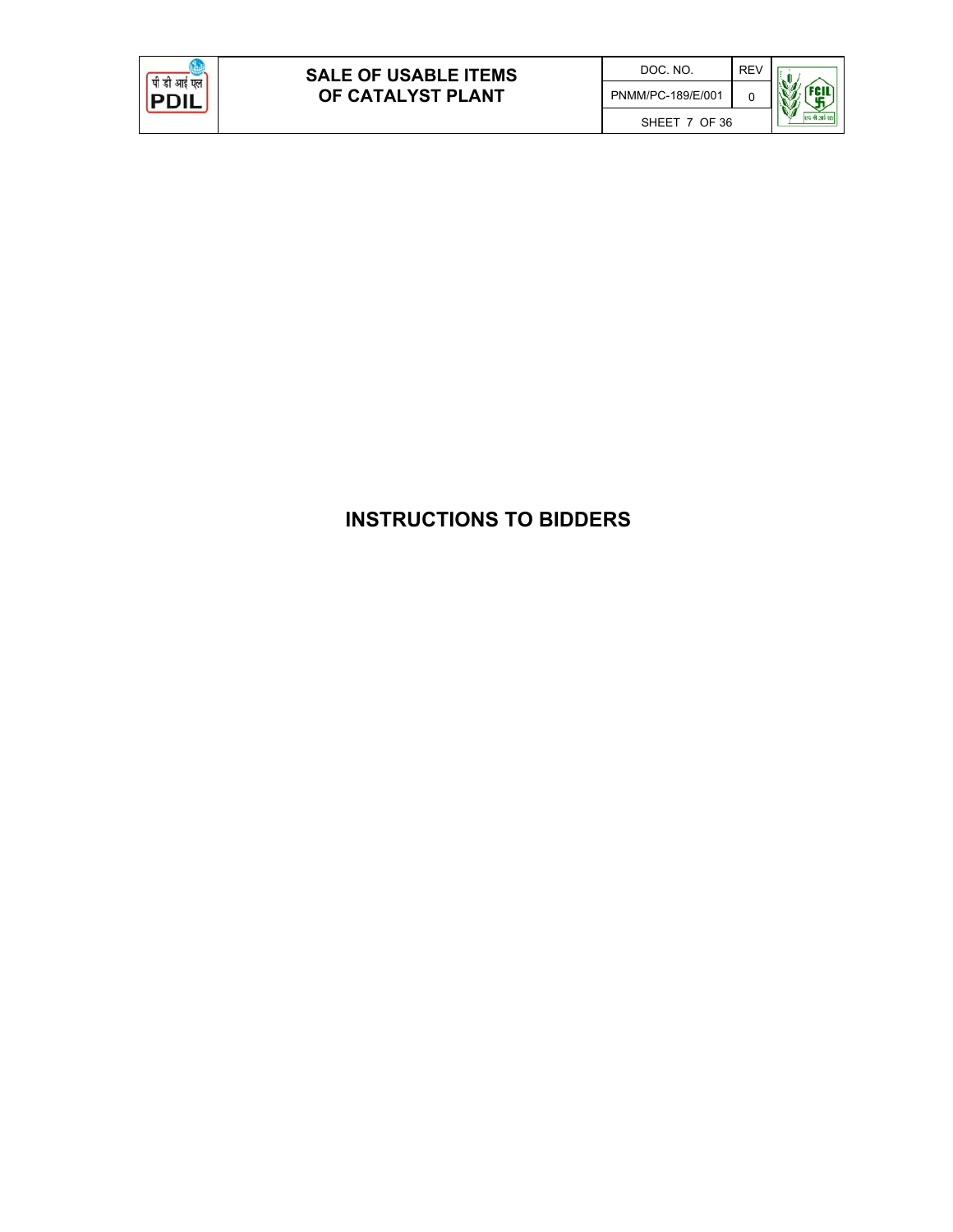

#### **1.0 PREAMBLE**

FCIL has decided to sell the usable **PLANT & MACHINERY** of the Catalyst Plant at Sindri on "AS IS WHERE BASIS" and "NO COMPLAINT BASIS". List of usable items is enclosed elsewhere in NIT.

#### **2.0 ELIGIBILE BIDDERS**

- 2.1 Bidders must be registered for GST with Departments of Government of India/State Governments.
- 2.2 Must not be blacklisted by any Department of the Government of India or of any State/or by any PSU/Autonomous Organization of Government. An Undertaking regarding nonblacklisting of the bidder by any Government Organization must be furnished by the bidder.
- 2.3 Bidder shall not be under liquidation, court receivership or similar proceedings.

#### **3.0 INSPECTION OF ITEMS**

The inspection of material can be done carefully by the prospective bidders or their representatives as per details mentioned at Clause no. 6 of IFB.

Queries can be raised to the concerned Officer at the time of inspection. No further clarification shall be entertained after the above inspection.

#### **4.0 EARNEST MONEY DEPOSIT (EMD/BID SECURITY)**

- (a) An Earnest Money Deposit (EMD)/Bid Security of Rs.35,00,000/- in the form of Demand Draft/Banker Cheque issued by any commercial bank drawn in favour of " The Fertilizer Corporation of India Limited" payable at S.B.I., Sector-1, NOIDA.
- (b) Payment for EMD may also be made through direct transfer in bank account through RTGS/ NEFT. Payable to : The Fertilizer Corporation of India Limited, payable at State Bank of India, Sector 1, NOIDA, SBI A/c No.55025654141; IFS Code: SBIN0050324.
- (c) Bids without EMD or EMD for lesser amount and EMD in any other form e.g. Cheque, Cash, Postal Order will be summarily rejected.
- (d) The submission of EMD is compulsory for all the bidders and no exemption will be granted for submission of EMD in any case.
- (e) EMD will be forfeited if the bidders withdraw after submission of the bids or opening of the tenders.
- (f) The EMD of unsuccessful bidders will be returned to them without any interest whatsoever, after expiry of the final bid validity and latest on or before the  $60<sup>th</sup>$  day after the award of contract.
- (g) The EMD should remain valid for a period of 90 days from bid due date (extended bid due date, in case of any extension).
- (h) EMD of successful bidder shall be returned after payment of bid amount and lifting of items from FCIL premises as per terms & conditions laid down in the NIT document. In case, the material is not lifted within the prescribed time, the Earnest Money will be forfeited and any loss whatsoever occurring due to this will be recovered from the bidder.
- (i) No interest shall be payable on EMD.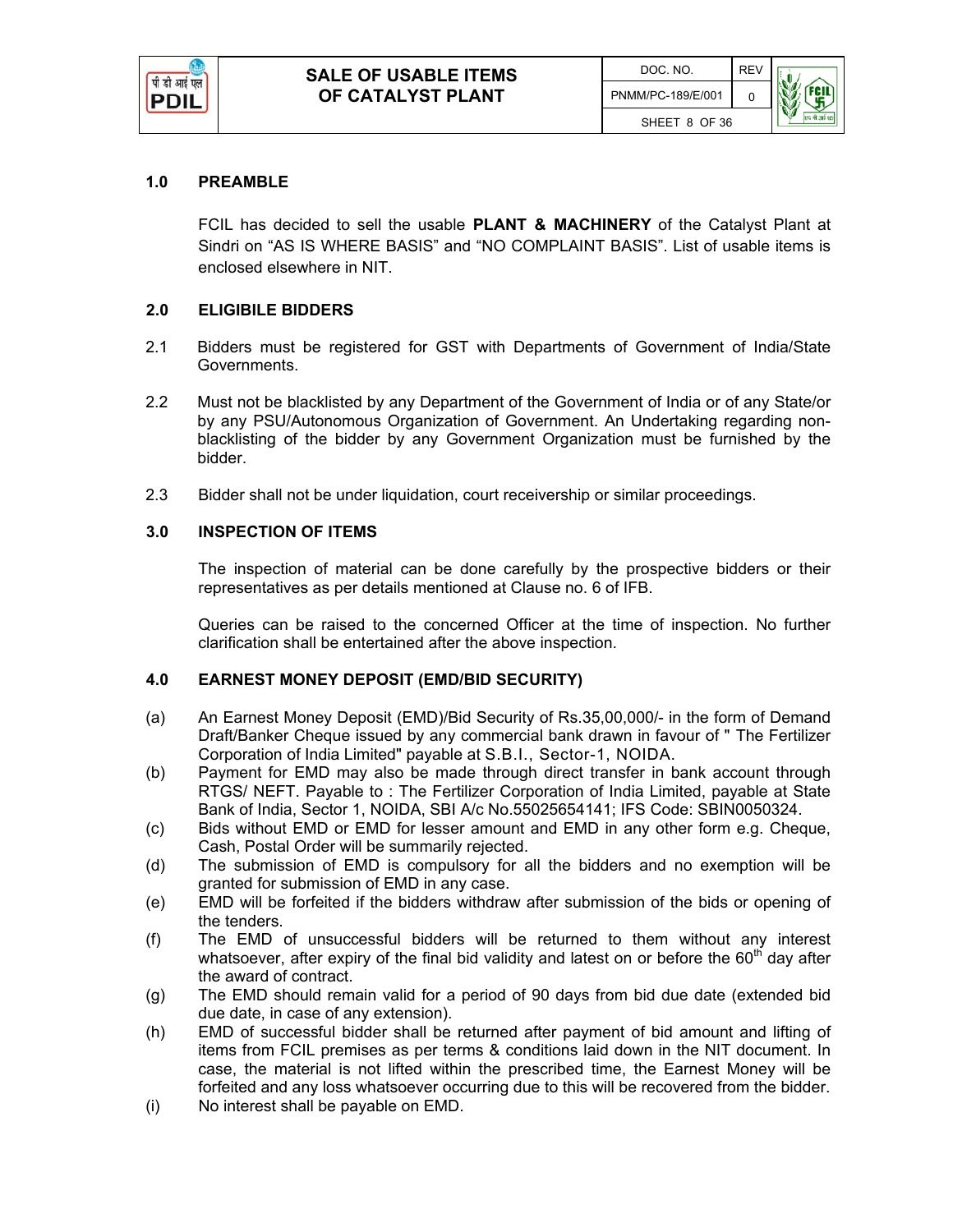

#### **5.0 COST OF BIDDING**

The Bidder shall bear all costs associated with the preparation or delivery of its Bid, participating in discussions etc. including costs and expenses related with visits to the Site(s). FCIL / PDIL will in no case be responsible or liable for those costs and expenses regardless of the outcome of the bidding process.

#### **6.0 LANGUAGE OF BIDS**

The bid prepared by the bidders and all correspondence and documents relating to the Bid exchanged by the Bidder and the Company shall be written in the English language and all units shall be in Metric system.

#### **7.0 POWER OF ATTORNEY**

Power of Attorney to be issued by the bidder in favour of the authorized employee(s), in respect of the particular tender, for purpose of signing the documents including bid, all subsequent communications, agreements, documents etc. pertaining to the tender and act and take any and all decision on behalf of the bidder.

The Power of Attorney should be valid till award of contract/order to Successful Bidder.

#### **8.0 BID CURRENCIES**

Bidders must submit bid in Indian Rupees only.

#### **9.0 BID PRICE**

- 9.1 Bidder to quote the price for entire usable items in one lot.
- 9.2 Statutory levies like GST shall be levied as per the prevailing rates at the time of taking delivery.

#### **10.0 MINIMUM RESERVED PRICE**

**FCIL/PDIL has evaluated the Minimum Reserved Price of Rs.3.27 Crore** for the usable items mentioned in this NIT. The bidders are required to quote a price which is equal to or higher than the minimum reserved price.

#### **11.0 SUBMISSION OF BIDS**

- 11.1 Bidders to submit the bids online through the Central Public Procurement Portal for e-Procurement at https://eprocure.gov.in/eprocure/app). **No other mode of Bidding shall be allowed.**
- 11.2 Complete BID shall be serially page numbered and indexed in detail. Wherever reference to any document is made in support of eligibility criteria, the relevant page number of such document shall be clearly indicated. All strikeouts, corrections etc. shall be duly authenticated by affixing the signature along side. Bids shall not have any corrections made with correcting fluid. Such bids shall not be taken up for further evaluation.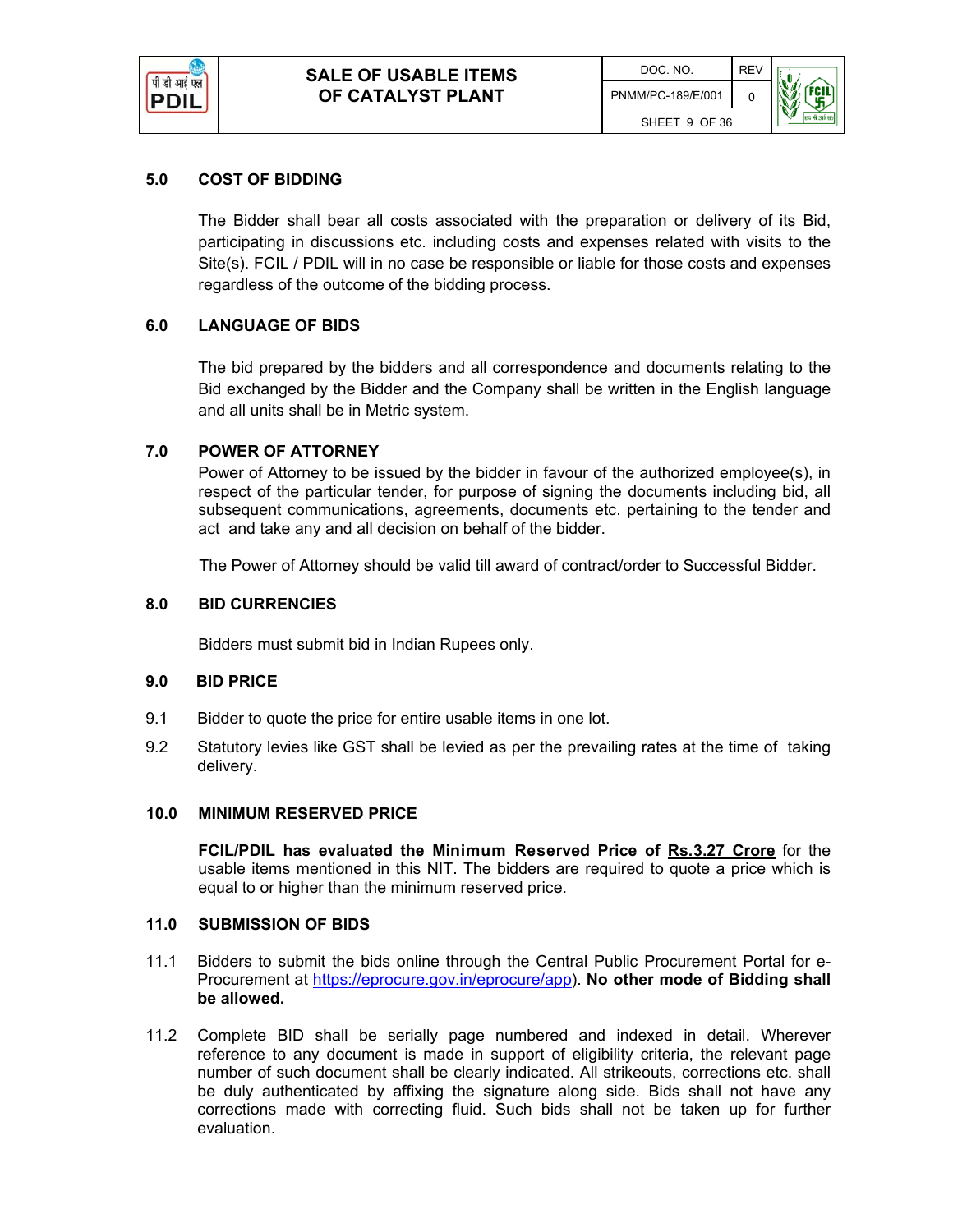

- 11.3 FCIL / PDIL reserves their right to call for originals of the supporting documents for verification, if so deemed fit and also to cross check for any details as furnished by the Bidder. The Bidder shall have no objection whatsoever in this regard.
- 11.4 Bids shall be submitted as detailed below:
	- 1) Possession of valid Digital Signature Certificate (DSC) and enrollment/registration of the contractors/bidders on the **e-procurement / etender portal** is a prerequisite for **e-tendering.**
	- 2) Bidder should do the enrollment in the e-procurement site using the "Click here to Enroll" option available on the home page. Portal enrollment is generally free of charge. During enrollment/registration, the bidders should provide the correct/true information including valid email id. All the correspondence shall be made directly with the contractors/bidders through email id provided.
	- 3) Bidder need to login to the site thro' their user ID/ password chosen during enrollment/registration.
	- 4) Then the Digital Signature Certificate (Class II or class III Certificates with signing key usage) issued by SIFY / TCS / nCode / e-Mudra or any Certifying Authority recognized by CCA India on e-Token / SmartCard, should be registered.
	- 5) The Digital Signature Certificate (DSC) that is registered only should be used by the bidder and should ensure safety of the same.
	- 6) Contractor/Bidder may go through the ITB / tenders published on the site and download the required ITB documents/schedules for the tenders he/she is interested.
	- 7) After downloading / getting the ITB / Tender document/schedules, the Bidder should go thro' them carefully and then submit the documents as asked, otherwise bid will be rejected.
	- 8) If there are any clarifications, this may be obtained online thro' the tender site, or thro' the contact details. Bidder should take into account the corrigendum published before submitting the bids online.
	- 9) Bidder then logs in to the site through the secured log in by giving the user ID/ password chosen during enrolment/registration and then by giving the password of the e-Token / Smart Card to access DSC.
	- 10) Bidder selects the tender which he/she is interested in by using the search option & then moves it to the 'my tenders' folder.
	- 11) From my tender folder, he / she selects the tender to view all the details indicated.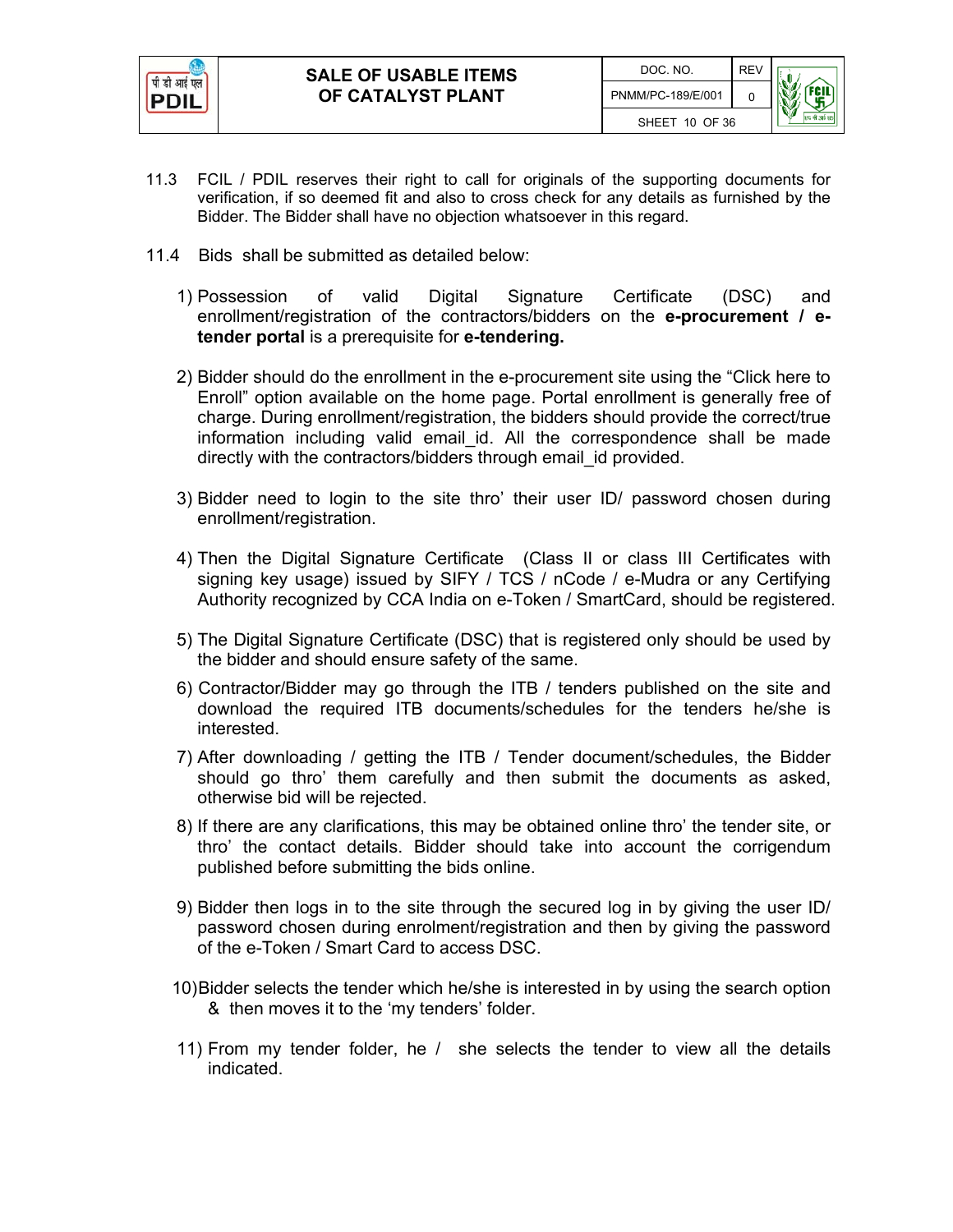

- 12) It is construed that the bidder has read all the terms and conditions before submitting their offer. Bidder should go through the tender schedules carefully and upload the documents as asked; otherwise, the bid will be rejected.
- 13) Bidder, in advance, should get ready with the bid documents to be submitted as indicated in the tender document/schedule and generally, they can be in PDF/xls/rar/zip/dwf formats. If there is more than one document, they can be clubbed together and can be provided in the requested format. Each document to be uploaded through online for the tenders should be less than 2 MB. If any document is more than 2MB, it can be reduced through zip/rar and the same can be uploaded, permitted. Bidder Bid documents may be scanned with 100 dpi with black and white option. However of the file size is less than 1 MB the transaction uploading time will be very fast.
- 14) If there are any clarifications, this may be obtained through the site, or during the pre-bid meeting if any. Bidder should take into account the corrigendum published from time to time before submitting the online bids.
- 15) The Bidders can update well in advance, the documents such as certificates, annual report details etc., under My Space option and these can be selected as per tender requirements and then send along with bid documents during bid submission, this will facilitate the bid submission process faster by reducing upload time of bids.
- 16) Bidder should submit the Tender Fee/ EMD as specified in the tender. The original should be posted/couriered/given in person to the Tender Inviting Authority, within the bid submission due date & time for the tender. Scanned copy of the instrument should be uploaded as part of the offer.
- 17) While submitting the bids online, the bidder reads the terms & conditions and accepts the same to proceed further to submit the bid packets.
- 18) The bidder has to select the payment option as offline to pay the Tender FEE / EMD as applicable and enter details of the instruments.
- 19) The details of the DD / any other accepted instrument, physically sent, should tally with the details available in the scanned copy and the data entered during bid submission time. Otherwise submitted bid will not be acceptable.
- 20) The bidder has to digitally sign and upload the required bid documents one by one as indicated. Bidders to note that the very act of using DSC for downloading the bids and uploading their offers shall be deemed to be a confirmation that they have read all sections and pages of the bid document including General conditions of contract without any exception and have understood the entire document and are clear about the requirements of the tender requirements.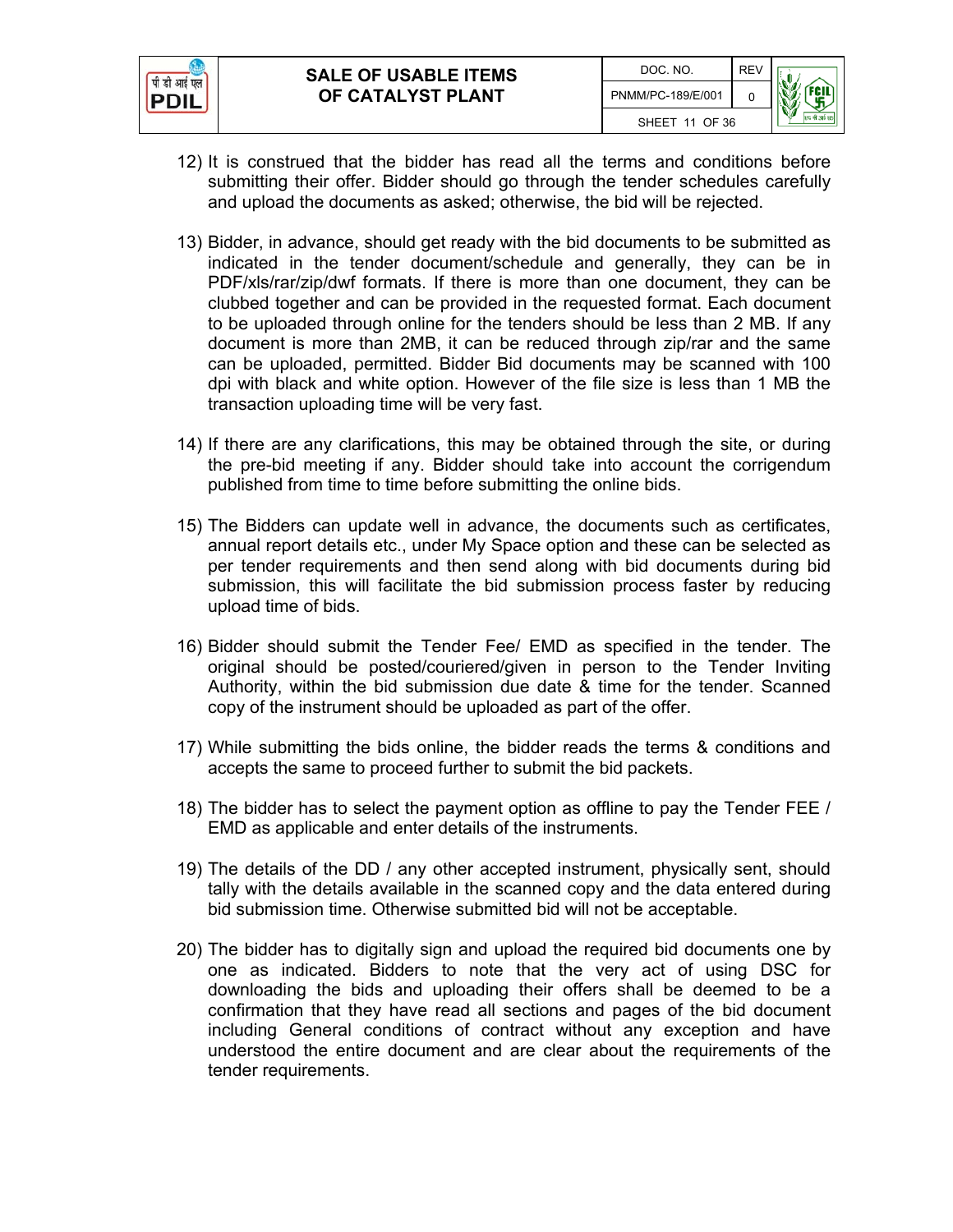

- 21) The bidder has to upload the relevant files required as indicated in the cover content. In case of any irrelevant files, the bid will be rejected.
- 22) If the price bid format is provided in a spread sheet file like BoQ\_xxxx.xls, the rates offered should be entered in the allotted space only and uploaded after filling the relevant columns. the Price Bid / BOQ template must not be modified / replaced by the bidder; else the bid submitted is liable to be rejected for the tender.
- 23) The bidders are requested to submit the bids through online e-tendering system to the Tender Inviting Authority (TIA) well before the bid submission end date & time (as per Server System Clock). the TIA will not be held responsible for any sort of delay or the difficulties faced during the submission of bids online by the bidders at the eleventh hour.
- 24) After the bid submission (i.e. after Clicking "Freeze Bid Submission" in the portal), the acknowledgement number, given by the system should be printed by the bidder and kept as a record of evidence for online submission of bid for the particular tender and will also act as an entry pass to participate in the bid opening date.
- 25) The time settings fixed in the server side & displayed at the top of the tender site, will be valid for all actions of requesting, bid submission, bid opening etc., in the e-tender system. the bidders should follow this time during bid submission.
- 26) All the data being entered by the bidders would be encrypted using PKI encryption techniques to ensure the secrecy of the data. The data entered will not viewable by unauthorized persons during id submission & not be viewable by any one until the time of bid opening.
- 27) Any bid document that is uploaded to the server is subjected to symmetric encryption using a system generated symmetric key. Further this key is subjected to asymmetric encryption using buyers/bid openers public keys. Overall, the uploaded tender documents become readable only after the tender opening by the authorized bid openers.
- 28) The confidentiality of the bids is maintained since the secured Socket Layer 128 confidentiality technology is used. Date storage encryption of sensitive fields is done.
- 29) The bidder should logout of the tendering system using the normal logout option available at the top right hand corner and not by selecting the (X) exit option in the browser.
- 30) For any queries regarding e-tendering process, the bidders are requested to contact as provided in the tender document. Parallel for any further queries, the bidders are asked to contact over phone: 1-800-233-7315 or send a mail over to cppp-nic@nic.in.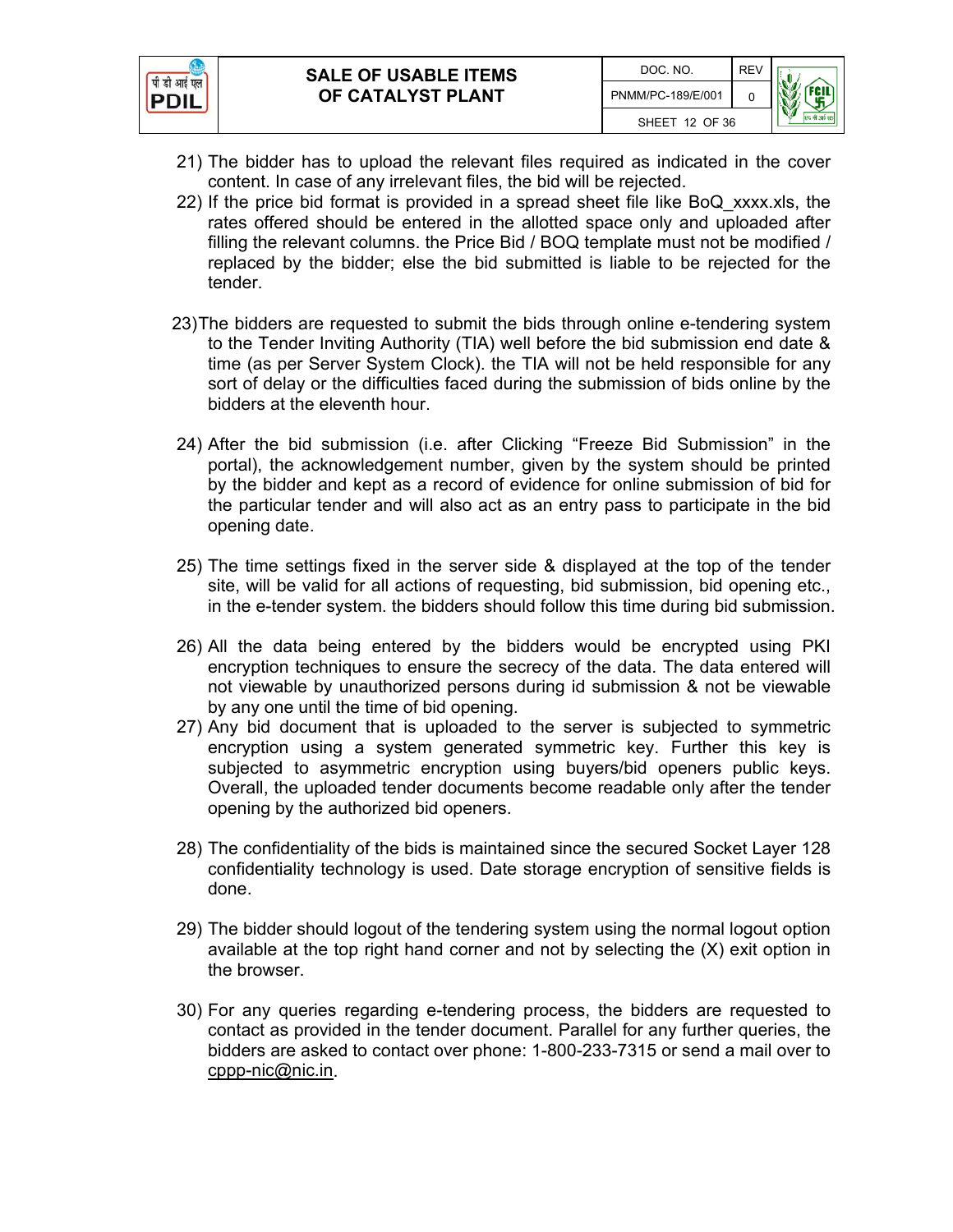

- 11.5 Bidders are required to submit their online bids under two packets/folders as created at the CPP Portal as detailed below:
	- **(A) Folder/Packet 1: (Unpriced Bid):**
		- (i) Copy of Tender Fee submitted.
		- (ii) Photocopy of Earnest Money Deposit (EMD) and as per CI.4.0 above.
		- (iii) Power of Attorney
		- (iv) A Copy of valid GST registration certificate
		- (v) Undertaking for non-blacklisting of the bidder as per Format enclosed on Bidder's letter head.
		- (vi) Undertaking in the context of liquidation, court receivership or similar proceedings as per Format enclosed on Bidder's letter head.
		- (vii) Complete NIT documents duly signed & stamped in each page.
		- (viii) **Price Confirmation Copy -** Bidder must quote for each line item of BoQ failing which offer shall not be considered for evaluation. A copy of Priced offer (as per given format (BoQ), keeping price blank (hiding the price) and indicating "Quoted" or "√" in place of Price figures, shall be submitted as a confirmation of price quoted against each item and GST.
		- (ix) Photo copy of PAN card.
		- (x) Any other document as per the requirement specified in NIT.

#### **(B) Folder/Packet 2: (Price Bid):**

Bidder shall fill the Price/Rate in the BoQ format (Schedule of Rates) after downloading it from CPP Portal. **Before filling the Price in downloaded BoQ, Bidder must read the 'Preamble to Schedule of Rates'.**

#### **(C) Submission of Physical Documents:**

- (i) Original documents as per clause 9 of IFB must be submitted in a sealed envelope at the address mentioned in clause 6 of IFB.
- (ii) If the ENVELOPE is not sealed and marked properly, FCIL/PDIL will assume no responsibility for the Bid document's misplacement or premature opening.
- **(D)** Participation and bidding in response to this NIT shall be treated as conclusive evidence of the fact that the bidder, who has not been previously blacklisted by FCIL/PDIL, has inspected the materials and the documents pertaining to it and is satisfied in all respects regarding quantity, quality, condition, taxes & duties, and other extraneous factors and the Principle of Caveat Emptor (let the buyer beware) will apply. It shall also imply that the bidder has carefully gone through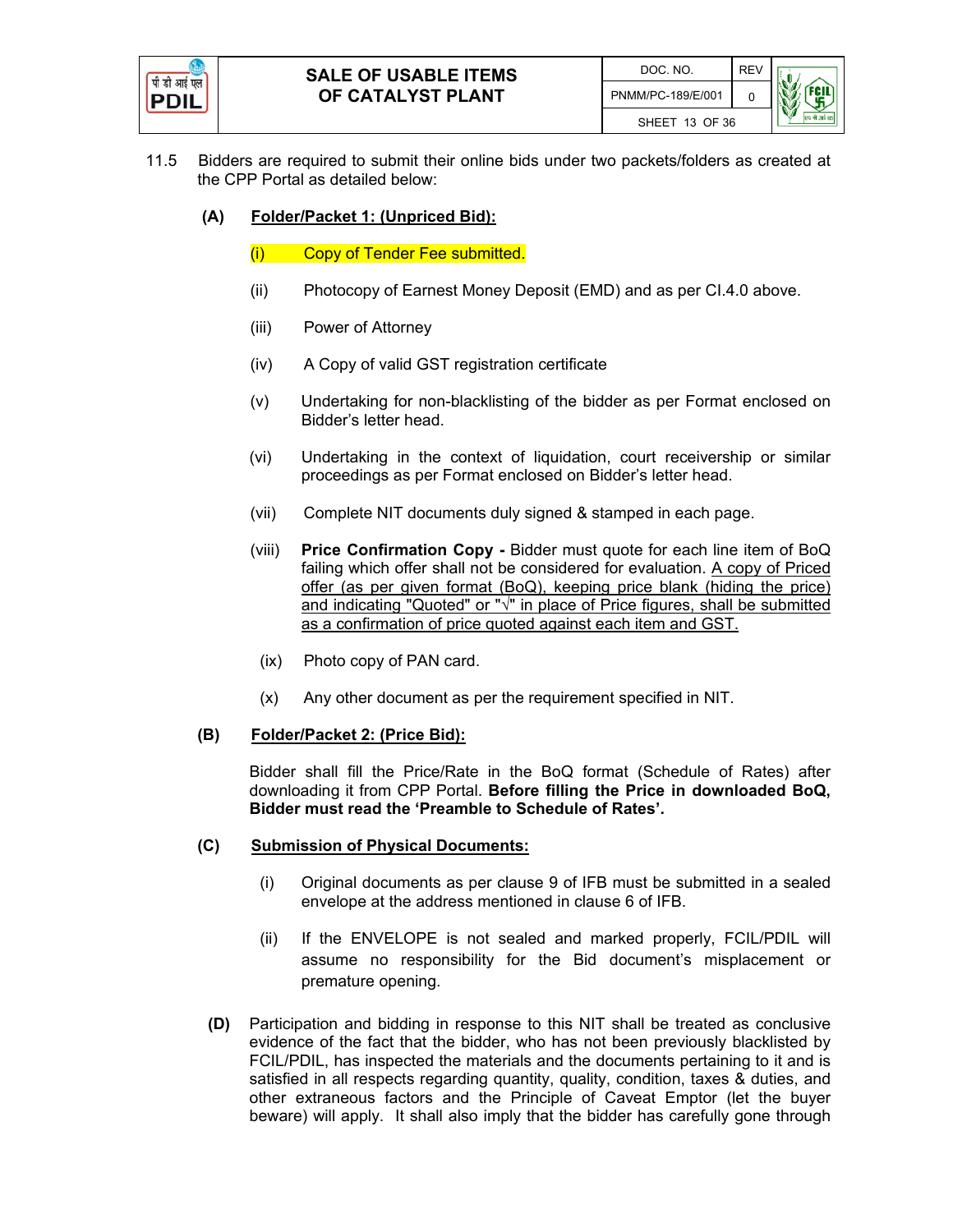

and understood the terms and conditions of NIT including the amendments if any, prevailing at the time of bid submission. FCIL/PDIL will not entertain any complaints or objections once Bid is placed.

#### **12.0 BID VALIDITY PERIOD**

Bids should remain valid for acceptance for a period of **three months** from the due date of submission of the Bids (extended bid due date, in case of extension). Bids with lesser validity period will be summarily rejected.

#### **13.0 OPENING OF BIDS**

- 13.1 FCIL / PDIL will examine the Bids for their completeness, whether the documents have been signed, and whether the details furnished are generally in order.
- 13.2 Bid shall be opened online at CPP Portal using openers' DSC. Only Folder/Packet1 will be opened on Unpriced Bid Opening Date. Price Bids (Folder/Packet2) will be opened for only those bidders whose unpriced bid will be considered suitable. The Price Bid opening schedule shall be intimated at the Portal itself.
- 13.3 Due to COVID-19 situation, FCIL/ PDIL will not be able to open Unpriced bid in the presence of bidders' designated representatives. However, bidders can log onto CPP portal at the designated date & time to view the status of bids.

#### **14.0 AWARD OF CONTRACT**

Contract for selling the identified items shall be awarded on the Highest (H1) Bid Price. Prior to the expiry of Bid Validity Period, Notification of Award for acceptance of the bid will be intimated to the highest (H1) Bidder by Owner either by E-mail/Letter or like means defined as "Letter of Award (LOA) / Notification of award".

#### **16.0 CONTACTING FCIL / PDIL**

No Bidder shall contact FCIL / PDIL on any matter relating to its Bid from the time of submission of Bid, unless requested so in writing. Any effort by a Bidder to influence the FCIL / PDIL in the FCIL's decisions in respect of Bid evaluation will result in the rejection of that Bidder's Bid.

#### **17.0 FCIL'S RIGHT TO ACCEPT ANY BID AND REJECT ANY OR ALL BIDS.**

FCIL / PDIL reserves the right to accept or reject any bid and to annul the Bidding process and reject all bids at any time without thereby incurring any liability to the affected bidder(s) or any obligation to inform the affected bidder(s) of the grounds for the FCIL's action.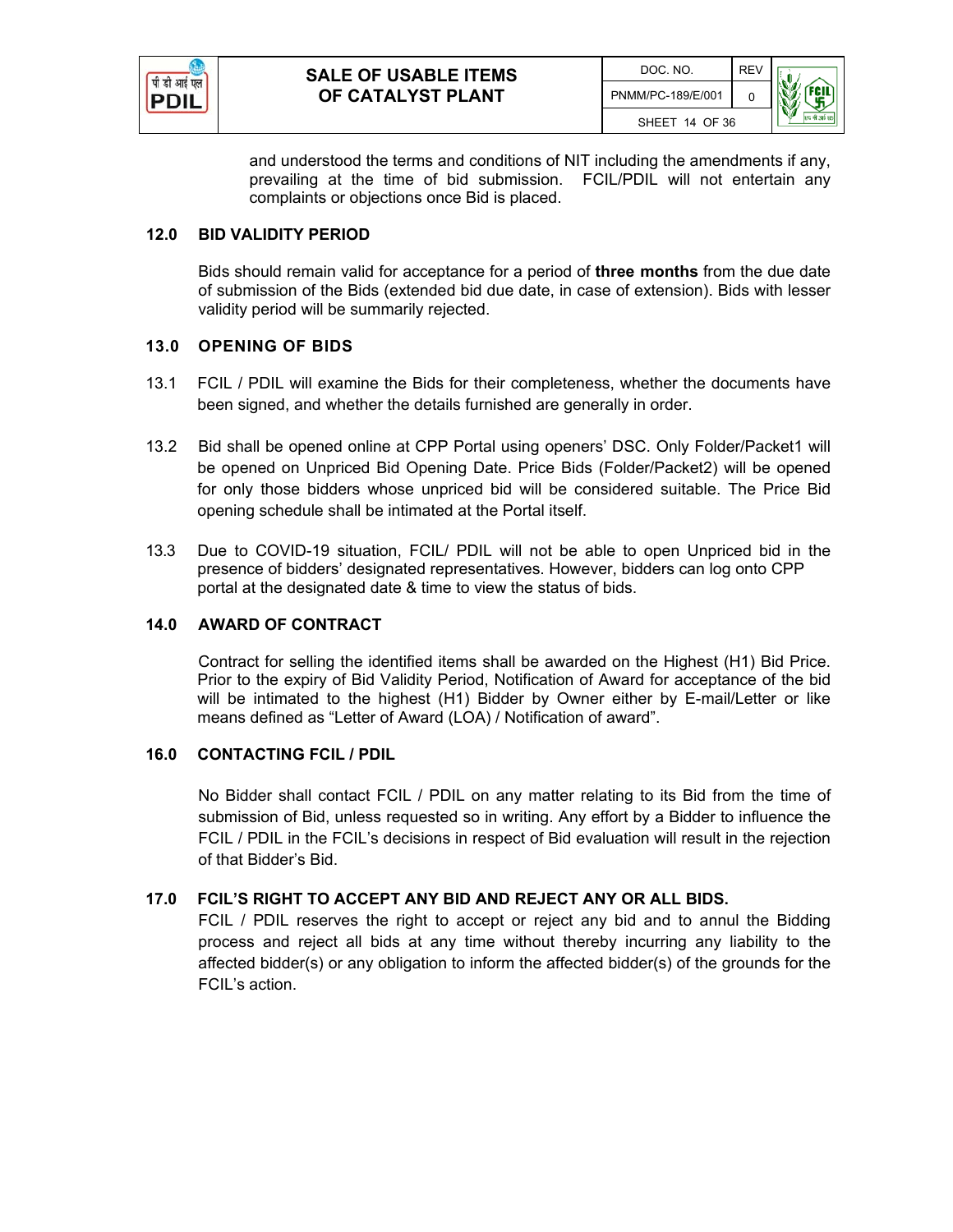

## **GENERAL CONDITIONS OF CONTRACT**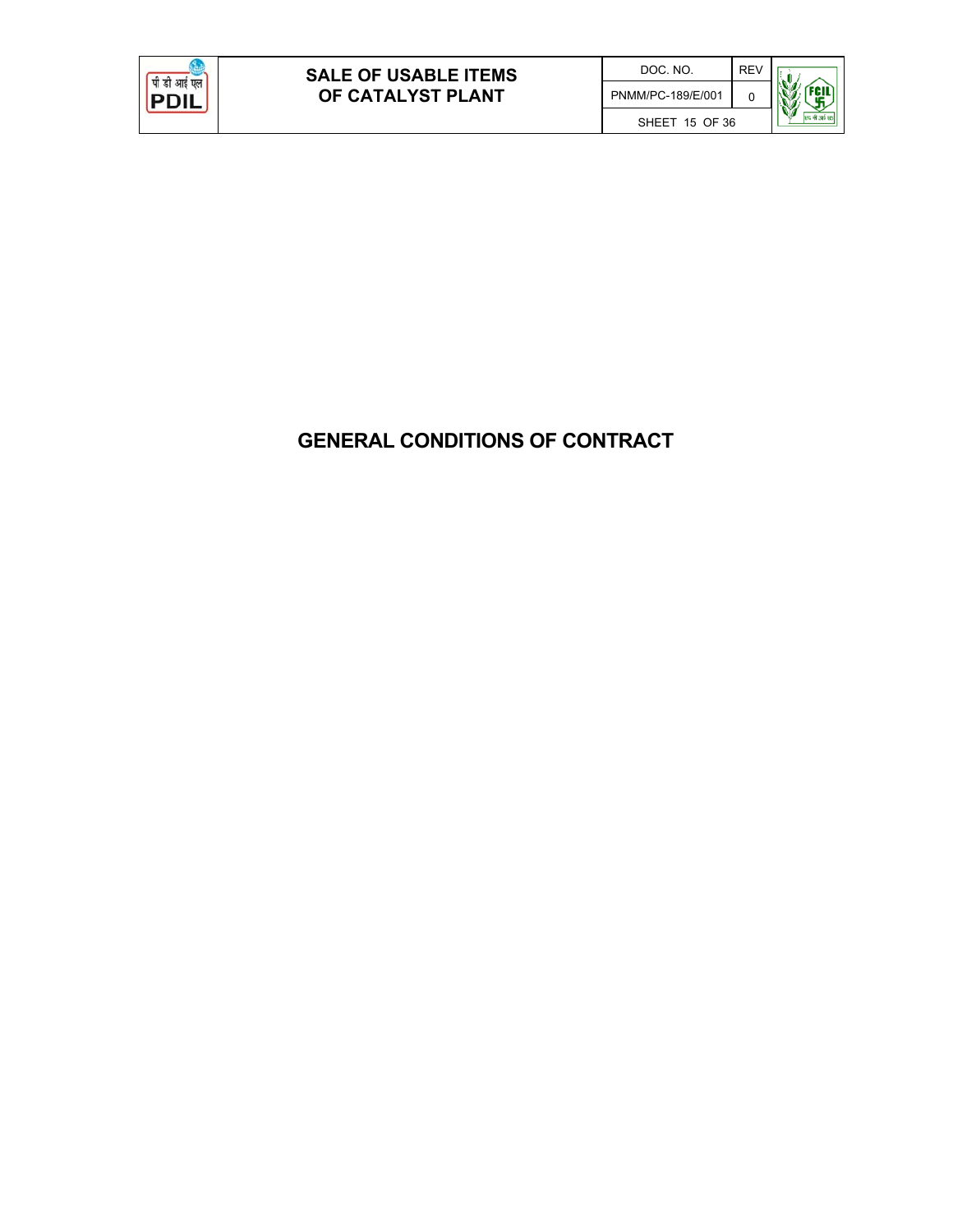

#### 1.0 Definitions

- SELLER: Seller referred in this NIT is M/s Fertilizers Corporation of India Ltd. (FCIL).
- BIDDER: Any person -as an individual OR a proprietor OR a partner OR an authorized representative of any company OR any legal entity and who is paying the requisite EMD and who makes or places a bid for and purchases the auction property is considered as a bidder. Successful Bidder is that Bidder in whose name confirmation of sale is issued by the seller and the order is placed and shall be deemed to include the tenderers successors, representatives, heirs, executors and administrators duly approved by the company.
- CONSULTANT: Consultant referred in this NIT is M/s Projects & Development India Limited (PDIL)

#### **2.0 SCOPE OF WORK:**

Sale of "Usable Items" of Catalyst Plant at FCI, Sindri on "**AS IS WHERE BASIS**" and "**NO COMPLAINT BASIS**." as per List of usable items is enclosed elsewhere in NIT.

#### **3.0 PAYMENT**

The successful bidder will have to pay the entire quoted/offered amount in the form of Bank Draft drawn in favour of **"The Fertilizer Corporation of India Limited**" payable at S.B.I , Sector-1, NOIDA within **fifteen working days** after receipt of letter regarding award of contract, failing which the contract may be cancelled and the EMD may be forfeited.

Payment may also be made through direct transfer in bank account through RTGS/ NEFT. Payable to : The Fertilizer Corporation of India Limited, payable at State Bank of India, Sector 1, NOIDA, SBI A/c No.55025654141; IFS Code: SBIN0050324.

On receipt of payment **along with applicable GST/TCS & other Charges**, FCIL will allow the Successful Bidder to lift the materials.

#### **4.0 DELIVERY**

The successful bidder shall be required to lift all the materials and not selectively from the FCIL Premises to his premises on "AS IS WHERE IS BASIS" within ten working days after depositing the full amount**.** 

#### **5.0 SECURITY DEPOSIT**

Within 7 days of the **FCIL's/ PDIL's communication of** award of Contract, Successful Bidder/s shall have to deposit 3% of the value of the Contract as Security deposit by DD / Pay Order in favour of **"The Fertilizer Corporation of India Limited**" payable at S.B.I., Sector-1, NOIDA. Payment may also be made through direct transfer in bank account through RTGS/NEFT payable to: The Fertilizer Corporation of India Limited,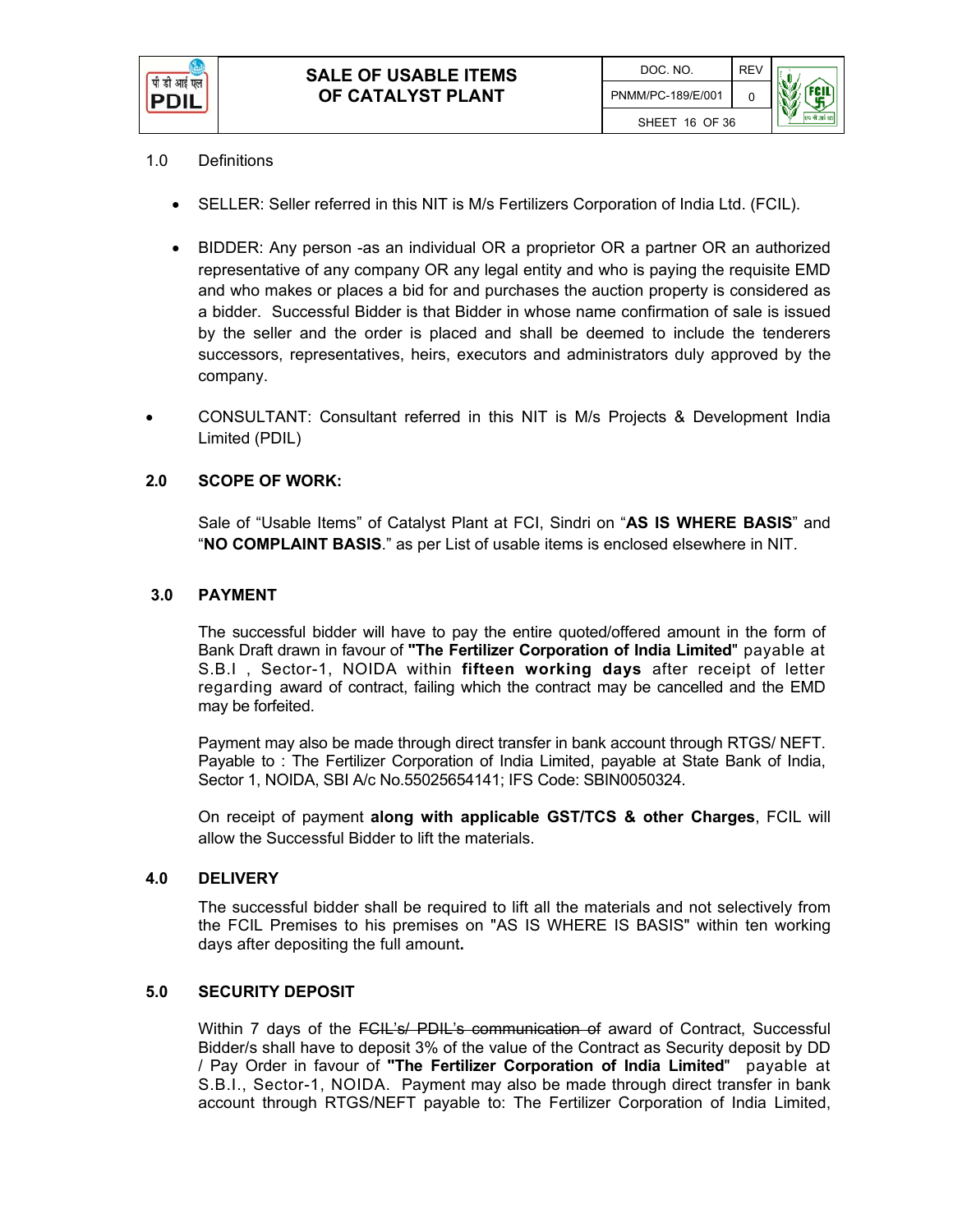

payable at State Bank of India, Sector 1, NOIDA, SBI A/c No.55025654141; IFS Code: SBIN0050324.

- a) Cheque/Cash or any other forms of payment are not acceptable towards Security Deposit.
- b) The Security Deposit will not bear any interest.
- c) The successful Bidder should deposit the Security Deposit amount separately. Security Deposit cannot be clubbed with any Running Account.
- d) EMD of successful Bidder will be adjusted in Security deposit.
- e) Security Deposit is liable for forfeiture, if
	- i. Successful Bidder fails to make payment within time period specified in NIT,
	- ii. Successful Bidder fails to lift the awarded items timely during the stipulated period ,
	- iii. Successful Bidder violates the tender condition.
- f) Security Deposit will be refunded only after successful completion of the contract

#### **6.0 INSURANCE**

Necessary insurance(s) to cover accident risk for his employees loss of life, material etc. to crew or the third party to be arranged by Contractor at his cost.

#### **7.0 STATUTORY OBLIGATION AND SAFETY RULES**

The Successful Bidder will have to follow all safety rules and measures during contract period and will be fully responsible for implementing rules, obligations and statutory provisions of government and all the consequences in the event of any eventuality.

The Successful Bidder shall be responsible to observe and comply with all statutory requirement including Contract Labour act 1970, minimum wage act – 1948 and EPF act 1952 etc. including all amendments thereof in vague both of central and state government. FCIL/PDIL shall be kept indemnified against any action brought against it or any violation / non –compliance of any act/acts, all expenses for compliance of above acts and regulations shall be borne by the Successful Bidder.

The Successful Bidder shall comply with at his cost all safety norms such as Fire and Safety regulation act as applicable at site.

The Successful Bidder shall be responsible for all risk involved in respect of their personnel and material at site and arrange proper insurance coverage at his cost.

Personnel deployed should be medically fit to work should posses good conduct and should have no past criminal record and shall maintain high standard discipline, decency and decorum. FCIL/PDIL reserves the right at its sole discretion to ask for replacement of any person employed by the Successful Bidder.

#### **8.0 FORCE MAJEURE**

The act of God, epidemic, wars, revolution, and official strike shall be treated as force majeure condition. In event of occurrence of such condition neither party shall be responsible for delay in performance provided that it is notified within 07 days of its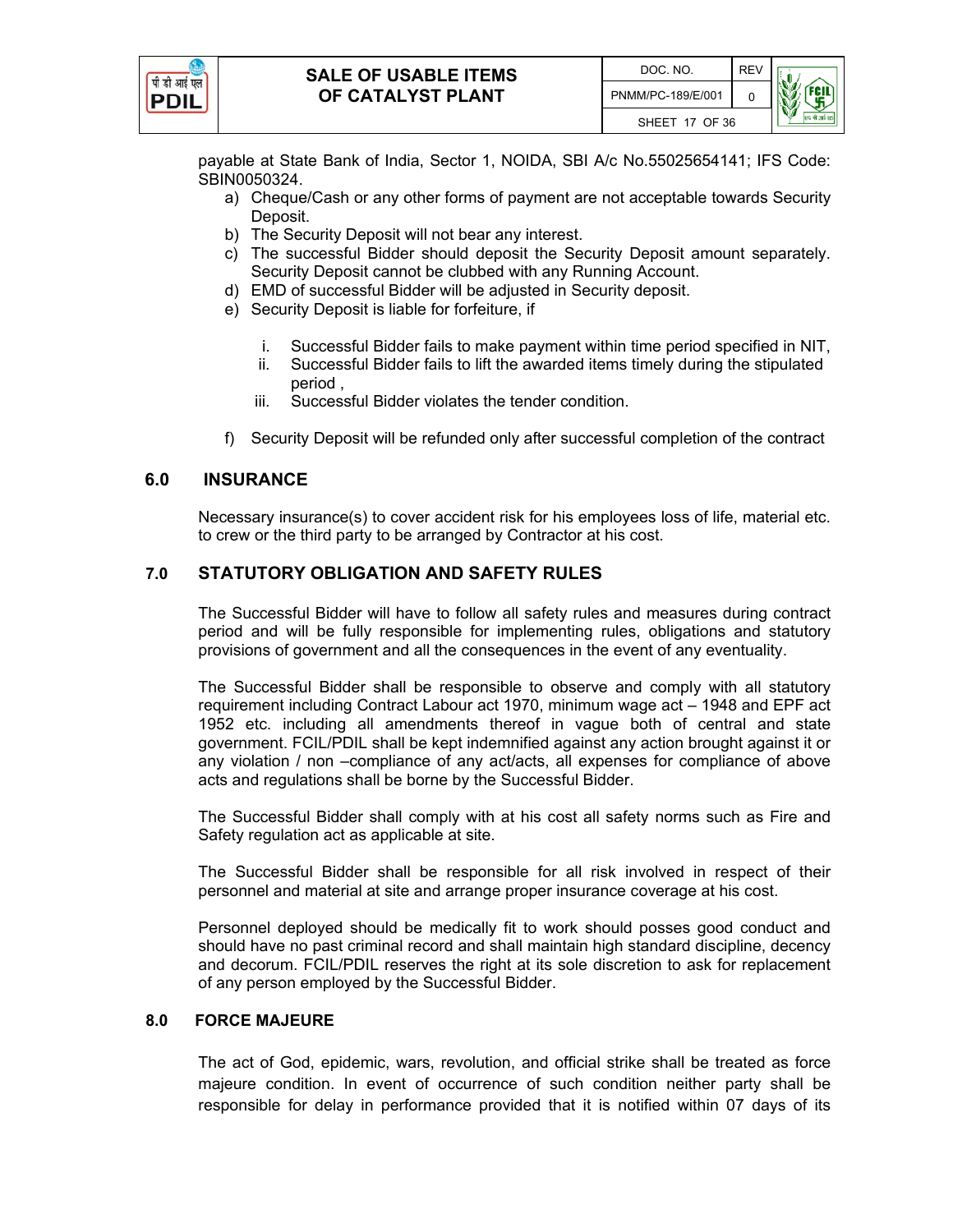

occurrence. The Successful Bidder shall provide justification by documentation countersigned by the local chamber of commerce.

#### **9.0 ARBITRATION**

All cases of dispute arising during execution of contract shall be resolved by mutual discussion of parties operating the Contract. In the event of failure to do so, matter will be settled as per Arbitration and Conciliation Act, 1996, as amended from time to time.

However, wherever applicable, in case of settlement of commercial disputes between PSEs inter SE and PSE(s) and Government Department(s), the same shall be settled through Permanent Machinery of Arbitrators (PMA) setup in the Department of Public Enterprises(DPEs) as per the following Clause:

"In the event of any dispute or difference relating to the Interpretation and application of the provisions of the contracts, such dispute or difference shall be referred by either party for Arbitration to the sole Arbitrator in the Department of Public Enterprises to be nominated by the Secretary to the Government of India in-charge of the Department of Public Enterprises. The Arbitration and Conciliation Act, 1996 shall not be applicable to arbitration under this clause. The award of the Arbitrator shall be binding upon the parties to the dispute, provided, however, any party aggrieved by such award may make a further reference for setting aside or revision of the award to the Law Secretary, Department of Legal Affairs, Ministry of Law & Justice, Government of India. Upon such reference the dispute shall be decided by the Law Secretary or the Special Secretary/Additional Secretary, when so authorized by the Law Secretary, whose decision shall bind the Parties finally and conclusively. The Parties to the dispute will share equally the cost of arbitration as intimated by the Arbitrator".

The performance under this contract, shall not stop for any reason, whatsoever, during the said dispute / proceedings, unless the successful bidder is specifically directed by FCIL/PDIL to desist from working in this behalf.

#### **10.0 JURISDICTION**

The Contract shall be deemed to have been entered into at Delhi and all cases of action in relation to the Contract shall, therefore, be deemed to have been assigned within its jurisdiction.

#### **11.0 OTHER TERMS AND CONDITIONS**

- 11.1 FCIL / PDIL does not give warranty or guarantee of the quality, quantity, measurement, condition, chemical composition of each individual item(s) or lot(s) that form the "Usable items'' and about its "End Use" or fitness for a particular purpose.
- 11.2 The highest bidder does not get any right to demand acceptance of his offer.
- 11.3 In the event of failure on the part of the successful bidder to fulfill his contractual obligations, FCIL / PDIL reserves the right to debar such bidder from participating in any future tenders floated by FCIL / PDIL.
- 11.4 All tools, tackles and cutting equipment have to be arranged by the successful bidder. Segregation / selection of items will not be permitted.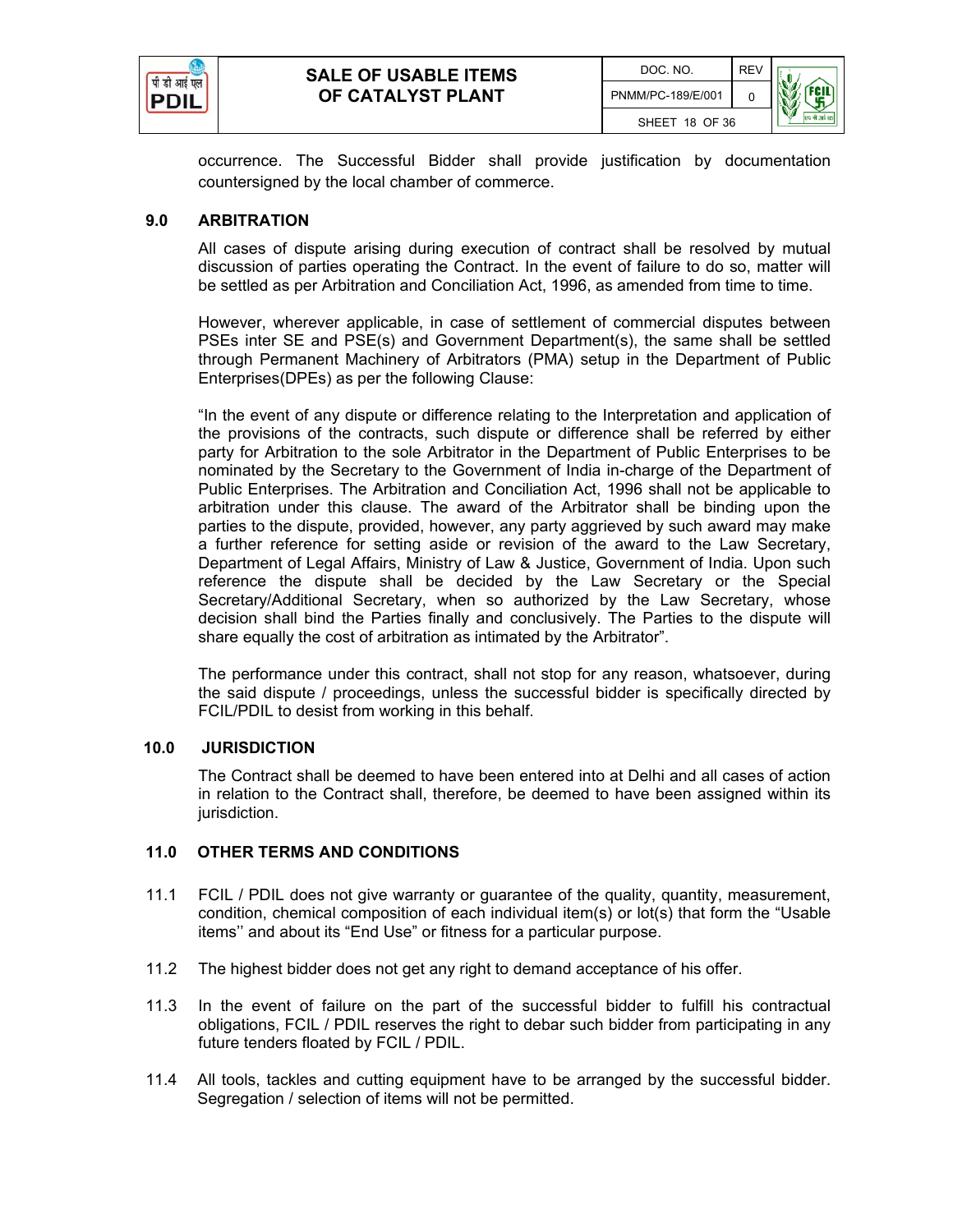

- 11.5 Few Items to be cut in pieces using gas cutters at site before upliftment. No gas cutting will be allowed near highly flammable area.
- 11.6 Pollution Control Board (PCB) /E-Waste certification is not required for any of the items.
- 11.7 FCIL / PDIL does not undertake any responsibility to procure any permission/license etc., in respect of the auction property offered for sale.
- 11.8 All weighments (Gross & Nett) if any or as per requirement for items shall be carried out at FCIL's weigh bridge and in the presence of their representative. Delivery of items shall be normally made on working days only between 10.00 AM and 4.00 PM., except on Sundays & Holidays
- 11.9 Once the goods / materials are taken out of the factory gate, Successful Bidder will be solely responsible for all sorts of claims like shortage, missing parts, damage, incident, accident, loss of material etc.
- 11.10 Resale will not be recognized. The Successful Bidder shall not be entitled to resell any item or part of a item while goods are still lying within the premises of FCIL and no delivery would be effected by FCIL to any person other than the Successful Bidder whose names are mentioned in the Sale order/Delivery order.
- 11.11 Successful Bidder and his men are subject to the security rule of FCIL in force while in the FCIL's premises. The Successful Bidder/s, their workmen agents or representatives shall not commit any nuisance, theft or indulge in any antisocial activities in the FCIL's premises and the Successful Bidder shall be liable for the good conduct, safety & discipline of his workmen. In case of any such activity, delivery will be suspended and strict action as per law will be taken including forfeiture of Security Deposit.
- 11.15 While taking delivery of the material, the Successful Bidder shall be responsible for any damage that may be done to premises / fittings of FCIL in the course of removing the item or items purchased by them. FCIL may at its option arrange to make good such damages and the Successful Bidder shall pay for the same on demand. If such payment is not made on demand, the FCIL/PDIL may forfeit the EMD/Security Deposit or may stop delivery of the material till payment is made.
- 11.16 FCIL/PDIL will not at any time be responsible for any injuries caused due to accident within its premises either to the Successful Bidder or his representative / labour etc., and the Successful Bidder will make proper arrangements for any claim arising out of the employment under any status. It is the responsibility of the Successful Bidder to provide necessary safety appliances (like hand gloves / safety shoes etc.,) to the labourers, who are engaged for loading the materials.
- 11.17 If any accident or damage to the property / life etc. arises by reason of any act of negligence / omission / default or non-compliance with any of the Terms & Conditions or statutory regulations or rules and regulations applicable within the FCIL's premises, on the part of the Successful Bidder / his representative or employees, resulting in death or injury to any persons or damages to the property of the FCIL/PDIL or any third party, then in such an event the Successful Bidder will have to pay compensation to such person including the employees of the FCIL/PDIL for such accident or injury / death or damage caused to their employees or to any of the FCIL's/PDIL's employees or to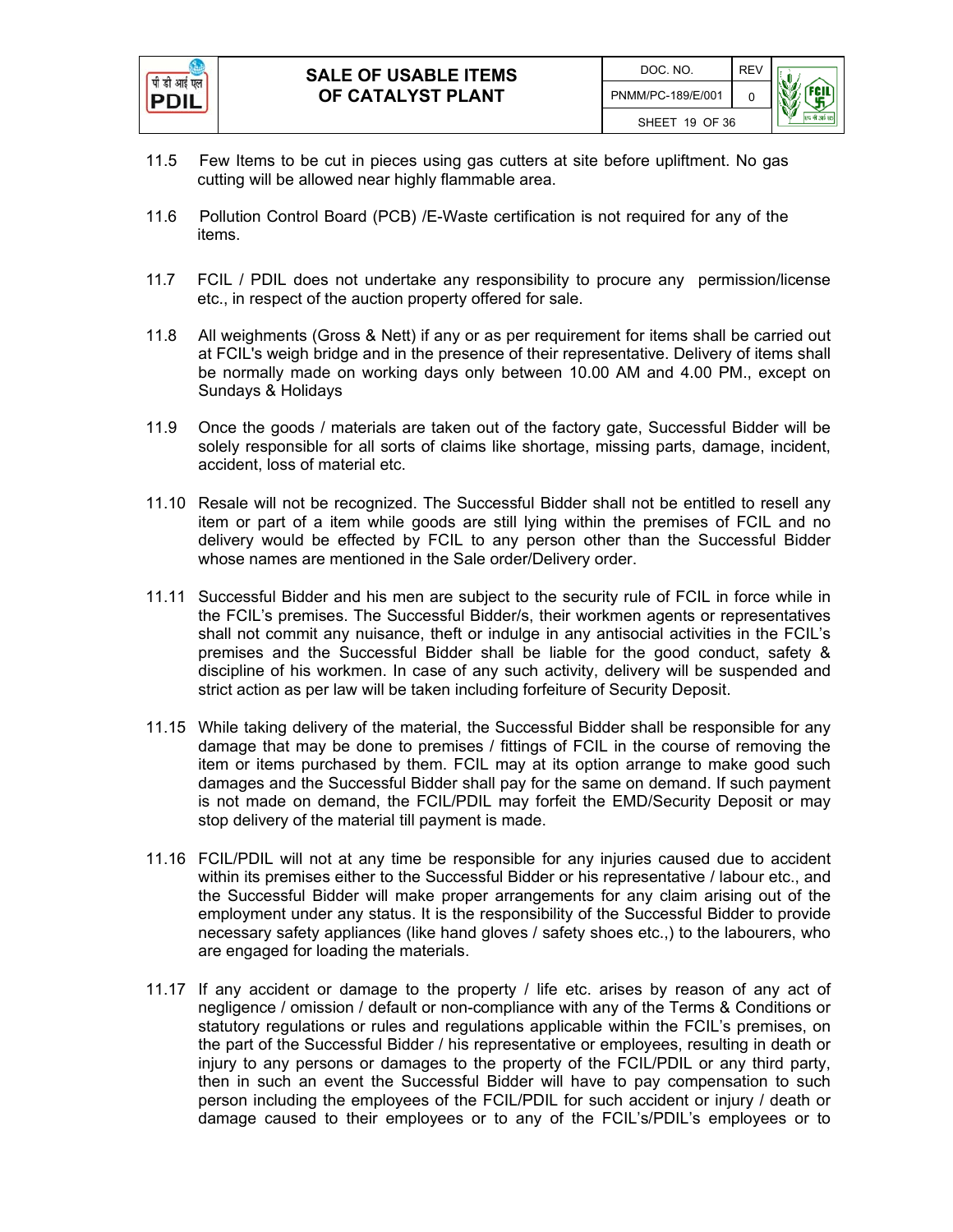

others or to the FCIL's/PDIL's property. The Successful Bidder shall in such event, keep the FCIL/PDIL fully indemnified from any demand, claims or proceedings thereof.

- 11.18 In case, the successful bidder deposits the full amount within a stipulated period but fails to lift the articles in the scheduled time, FCIL shall not take responsibility for safe custody of the articles. Also in that case, FCIL will not be held responsible in case of shortage or damage to the sold materials.
- 11.19 Goods/material will be removed under the supervision of designated Officer (s) of FCIL. Materials will have to be removed within the time stipulated in acceptance letter. No extension of time will be given under ordinary circumstances. However, extension of time may be granted provided convincing and satisfactory reasons for such delay is given in writing by the successful bidder. Delay, beyond the stipulated time, may entail cancellation of the award/order and forfeiture of the EMD/Security Deposit.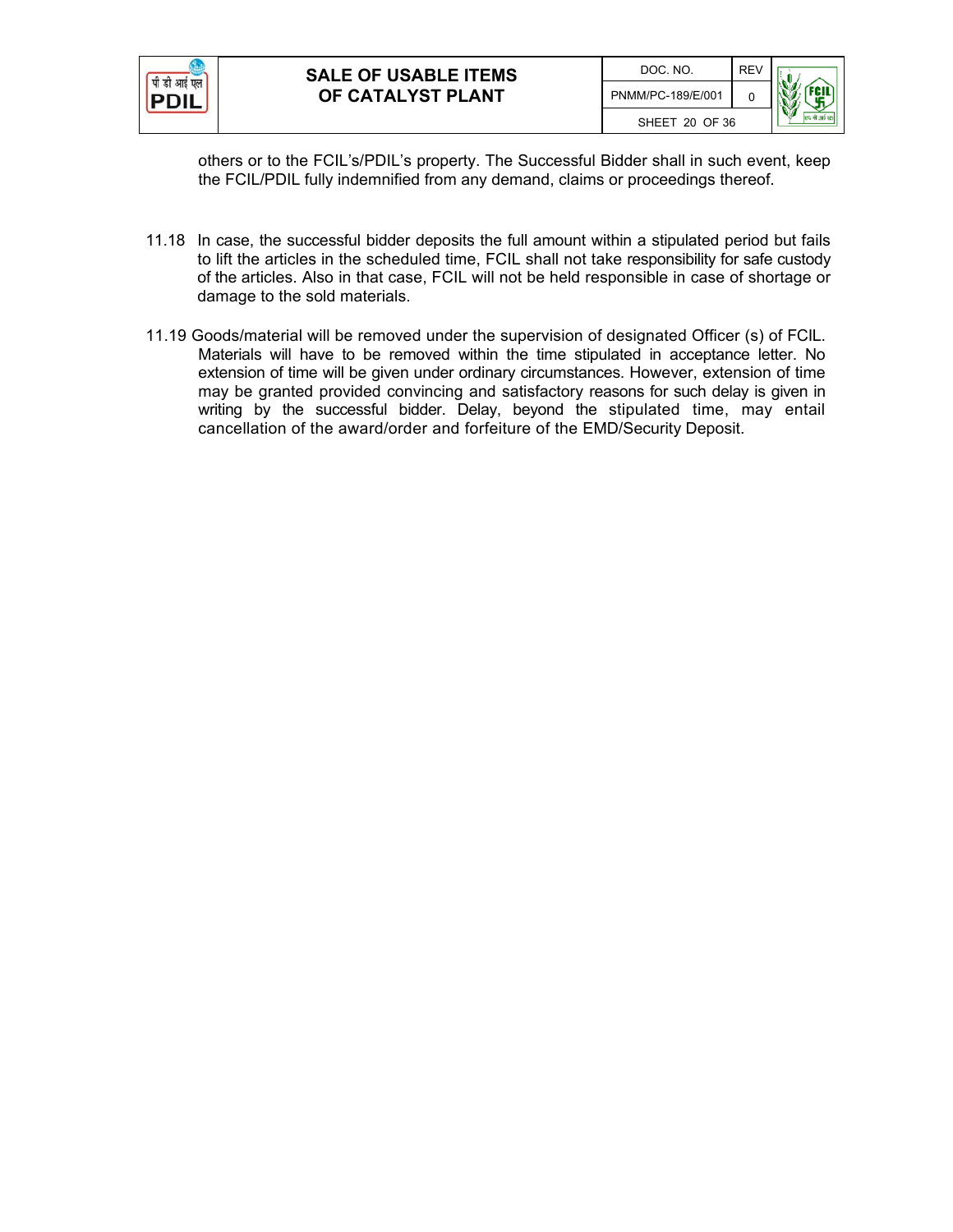

### **PREAMBLE TO SCHEDULE OF RATE**

- (a) The Bidder shall quote for the entire lot of usable items.
- (b) GST and Tax Collection at Source (TCS) shall be levied as per the prevailing rates at the time of taking delivery.
- (c) Sale of items is on 'AS IS WHERE BASIS' and NO COMPLAINT BASIS
- (d) All the charges like loading, unloading and transportation to be incurred in course of lifting of items from FCIL premises shall be included in the quoted price.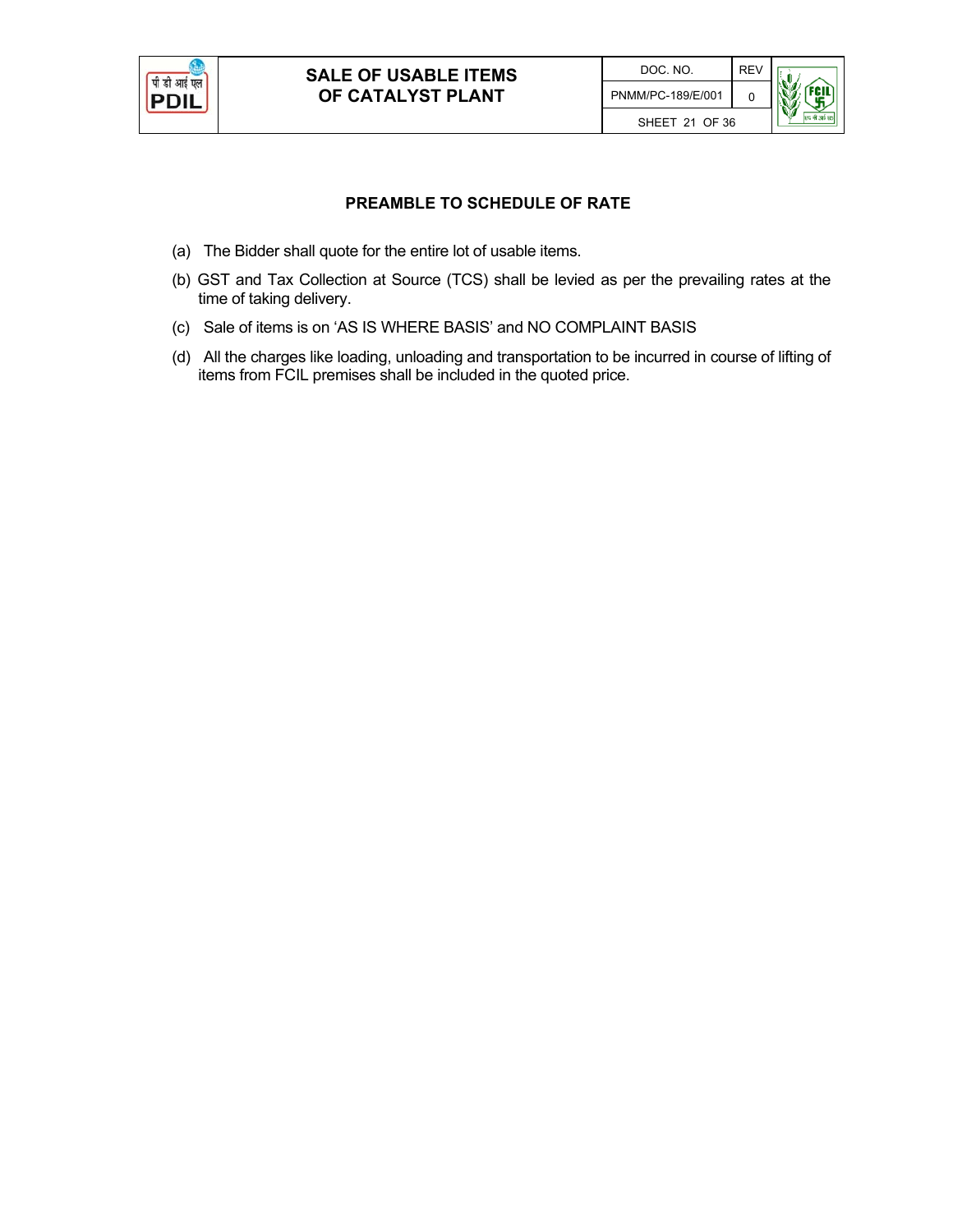

## **DETAILS TO BE SUPERSCRIBED ON ENVELOPES**

#### *PHYSICAL DOCUMENTS (Tender Fee / Bid Security / POA)*

| <b>Tender Document No. : PNMM/PC-189/E/001 dated2022</b>          |                                                                                                                                                                                                                        |  |  |
|-------------------------------------------------------------------|------------------------------------------------------------------------------------------------------------------------------------------------------------------------------------------------------------------------|--|--|
| SALE OF USABLE ITEMS OF CATALYST PLANT<br><b>Description</b><br>÷ |                                                                                                                                                                                                                        |  |  |
| $\therefore$ 2022 at 15:00 hrs.<br><b>Due Date &amp; Time</b>     |                                                                                                                                                                                                                        |  |  |
| From:                                                             | To:<br>M/s Projects & Development India Limited,<br>P.D.I.L Bhawan, A-14, Sector-1,<br>Noida, (PIN 201301)<br>Dist. Gautam Budh Nagar (UP). (India)<br>Kind Attention:<br>Mr. P.R.Sahu, Addl. General Manager<br>(M.M) |  |  |

*(To be pasted on the envelope containing Physical Document i.e. Tender Fee / Bid Security / POA) =======================================*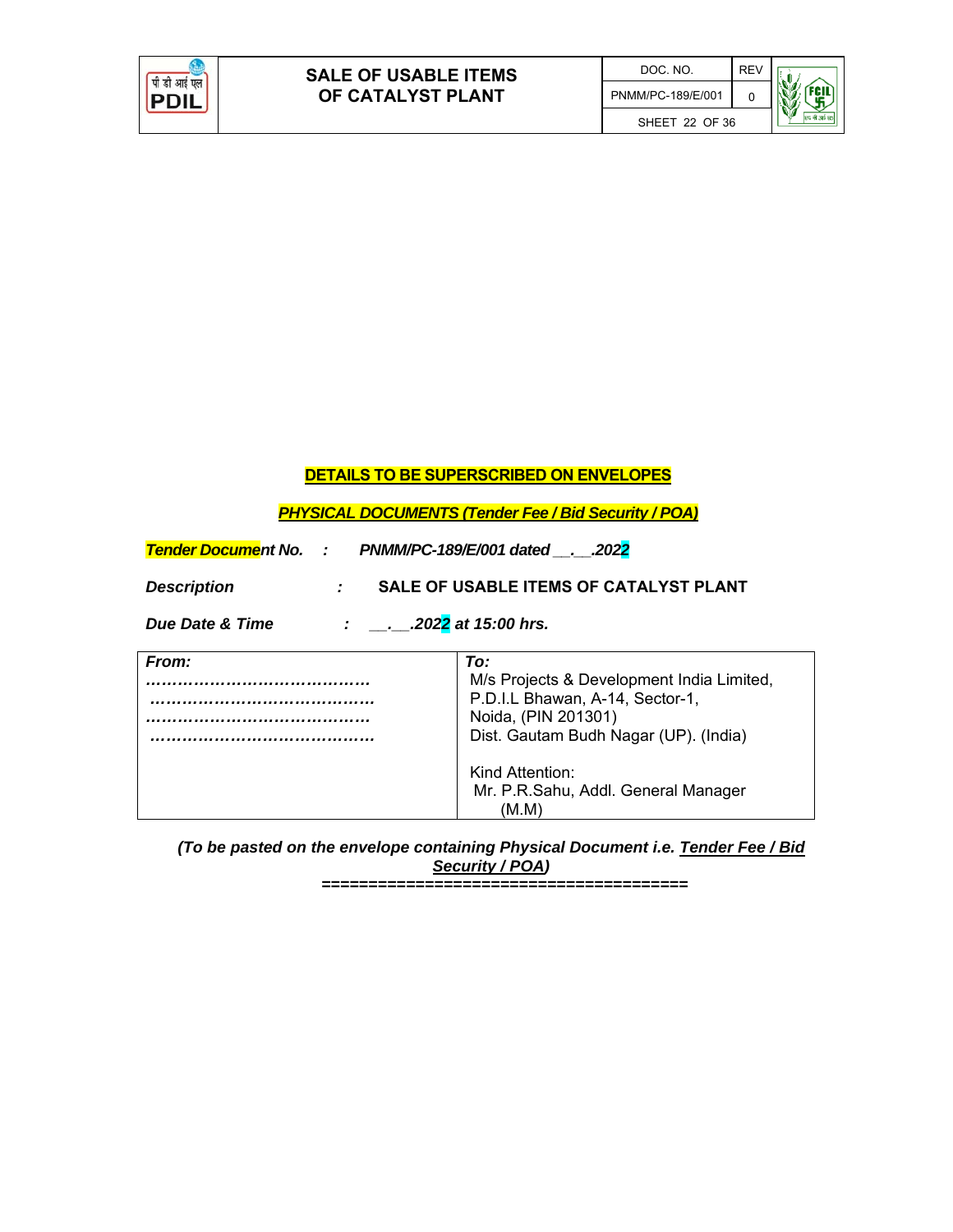

## **DECLARATION 1**

To,

M/s Fertilizers Corporation of India Ltd. (FCIL).

**Subject : NIT No. ……………………………………..Dt. ………………..** 

Sir,

We hereby confirm that we have not been banned or blacklisted or de-listed or put on Holiday by any Government / Quasi-Government / Public Sector Undertaking/ Private firm or Financial Institution on due date of submission of bid.

| Signature          |
|--------------------|
| Name:              |
| Designation:       |
| Seal of the Bidder |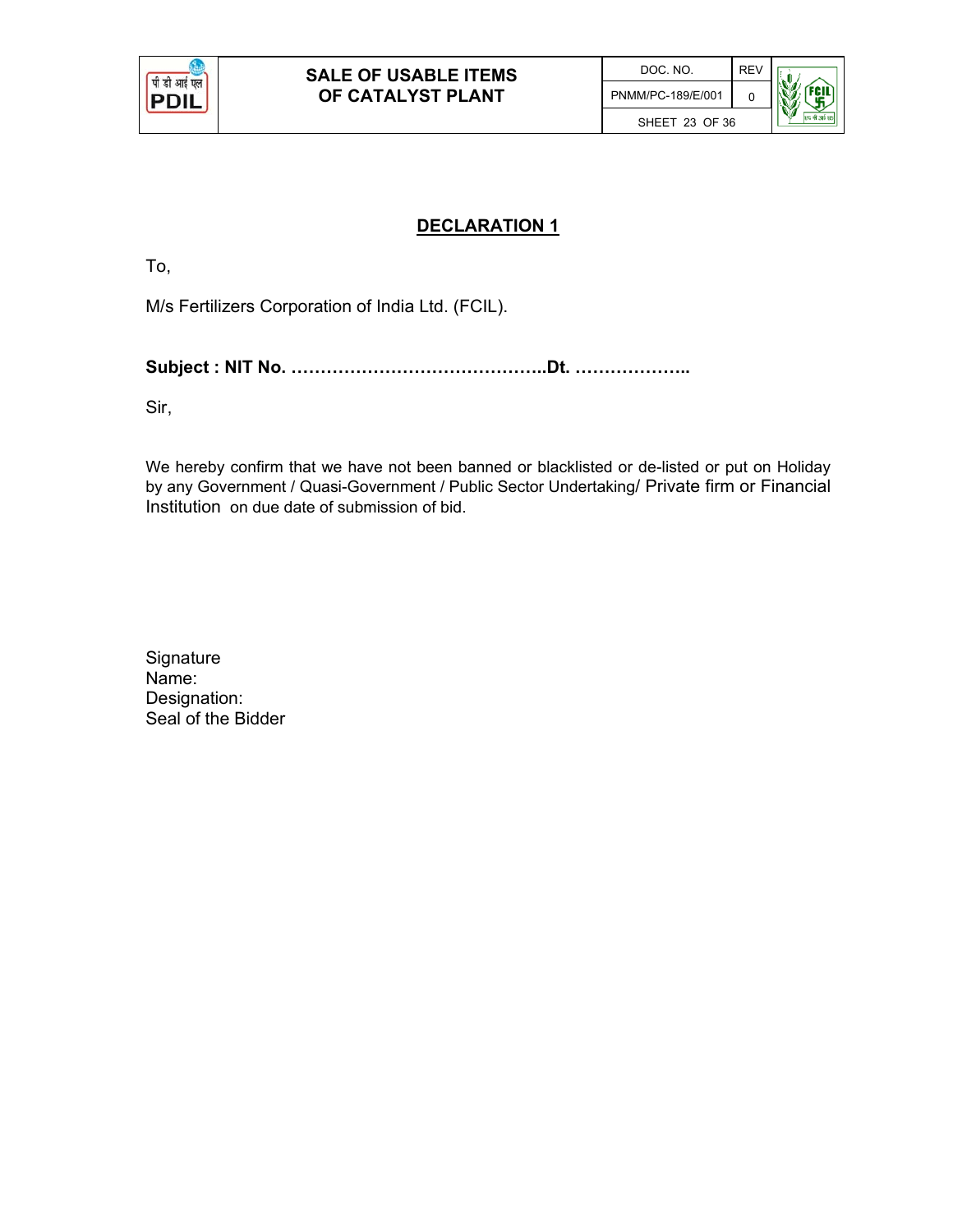

## **DECLARATION 2**

To,

M/s Fertilizers Corporation of India Ltd. (FCIL).

**Subject : NIT No. ……………………………………..Dt. ………………..** 

Sir,

We hereby confirm that that we are not under any liquidation, court receivership or similar proceedings or 'bankruptcy'.

**Signature** Name: Designation: Seal of the Bidder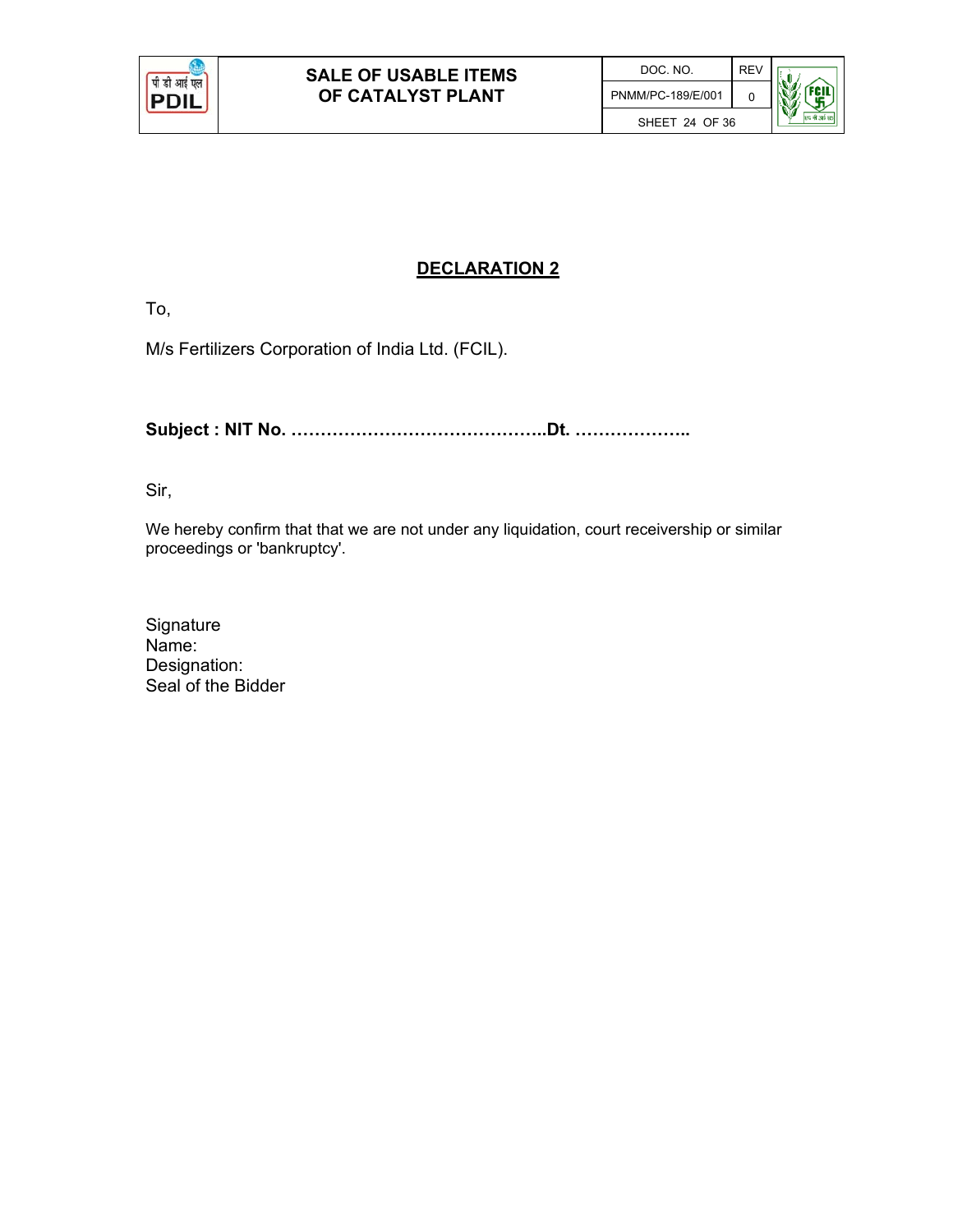

**LIST OF USABLE ITEMS**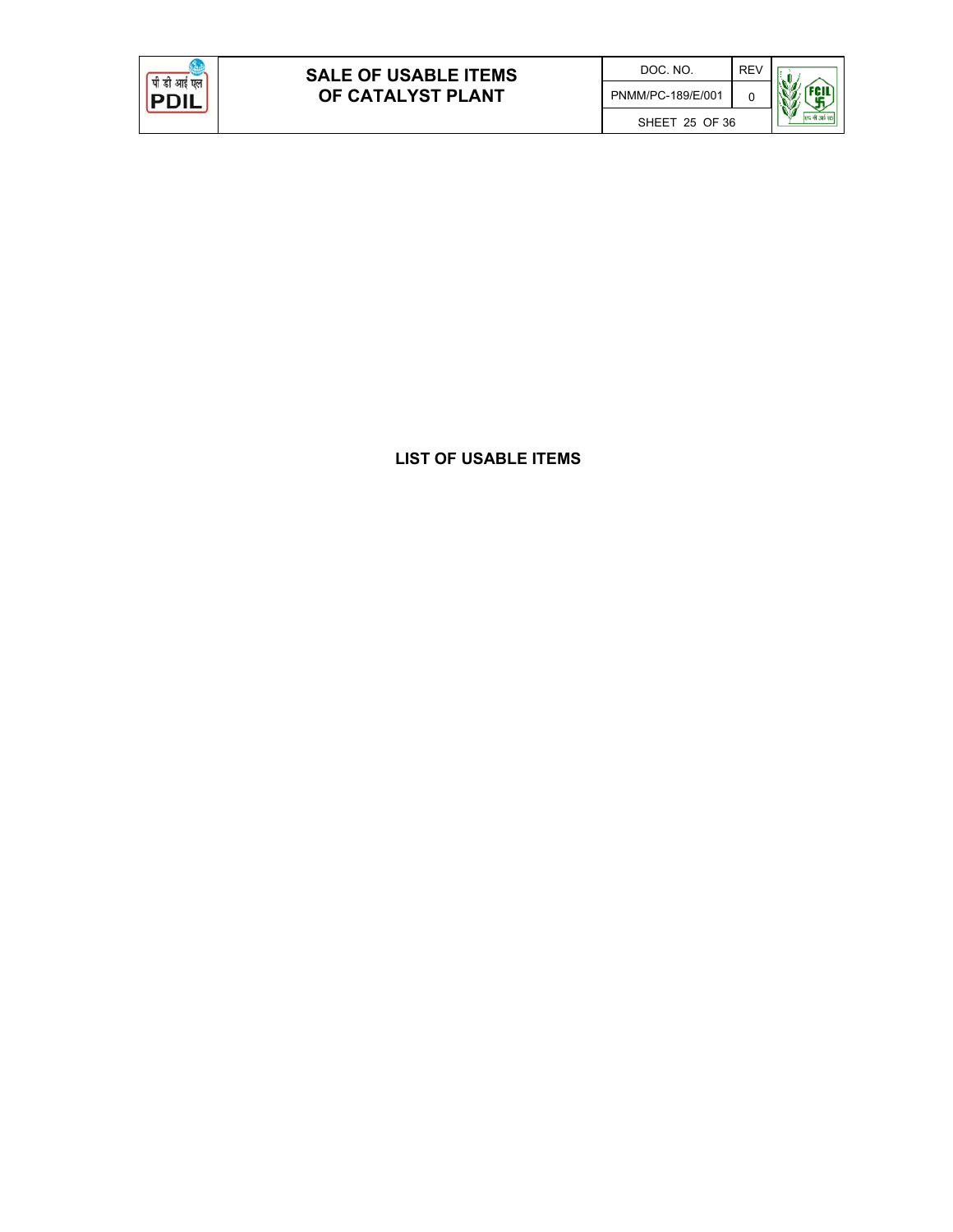

## **1.0 Plant & Machinery Items**

## **1.1 List of Interim/ Provisional Usable Items (Plant & Machinery)**

| S.No.                                                              | Name of Equipment/ Asset                     | Qty./ No/ Length | <b>Status</b> |  |
|--------------------------------------------------------------------|----------------------------------------------|------------------|---------------|--|
| Interim/ Provisional List of Usable Items in Reform Catalyst Plant |                                              |                  |               |  |
| 1                                                                  | Nitric acid storage Tank                     | 1 no.            | Usable        |  |
| $\overline{2}$                                                     | Nickel nitrate soln pumping Tank             | 1 no.            | Usable        |  |
| $\overline{3}$                                                     | 40% Nickel nitrate soln pumping<br>Tank      | 1 no.            | Usable        |  |
| 4                                                                  | Soda Ash liquor storage                      | 1 no.            | Usable        |  |
| 5                                                                  | Mother liquor storage                        | 1 no.            | Usable        |  |
| 6                                                                  | Priming tank                                 | 1 no.            | Usable        |  |
| $\overline{7}$                                                     | Nitric acid head tank                        | 1 no.            | Usable        |  |
| 8                                                                  | Soaking Tank                                 | 1 no.            | Usable        |  |
| 9                                                                  | Calcium nitrate storage Tank                 | $1$ no.          | Usable        |  |
| 10                                                                 | Nitric acid dilution Tank                    | 1 no.            | Usable        |  |
| 11                                                                 | Spray water storage vessel                   | 1 no.            | Usable        |  |
| 12                                                                 | Filtrate storage Tank                        | 1 $no$ .         | Usable        |  |
| 13                                                                 | Nickel carbonate precipation Tank            | 1 no.            | Usable        |  |
| 14                                                                 | Cake recovery pit tank                       | 1 no.            | Usable        |  |
| 15                                                                 | Nickel Carbonate Dissolution<br>storage tank | 1 no.            | Usable        |  |
| 16                                                                 | Mixed nitrate pre, tank                      | 1 no.            | Usable        |  |
| 17                                                                 | Recovered slurry collection Tank             | 1 no.            | Usable        |  |
| 18                                                                 | <b>ABC Preparation</b>                       | 1 no.            | Usable        |  |
| 19                                                                 | <b>Recovery Pit</b>                          | 1 no.            | Usable        |  |
| 20                                                                 | Repulping Tank                               | 1 no.            | Usable        |  |
| 21                                                                 | Repulp cum heel volume tank                  | 1 no.            | Usable        |  |
| 22                                                                 | Absorption tower                             | 1 no.            | Usable        |  |
| 23                                                                 | Crystallizer                                 | 1 no.            | Usable        |  |
| 24                                                                 | Polishing filler press                       | 1 no.            | Usable        |  |
| 25                                                                 | <b>Nitric Acid Pump</b>                      | 1 no.            | Usable        |  |
| 26                                                                 | <b>Transfer Nickel Nitrate</b>               | 1 no.            | Usable        |  |
| 27                                                                 | 405 Nickel Nitrate                           | 1 no.            | Usable        |  |
| 28                                                                 | Nickel carbonate TR Pump                     | 1 no.            | Usable        |  |
| 29                                                                 | Mixed nitate feed                            | 1 no.            | Usable        |  |
| 30                                                                 | Mixed nitate feed                            | 1 no.            | Usable        |  |
| 31                                                                 | Soda Slon feed pump                          | 1 no.            | Usable        |  |
| 32                                                                 | Mother liquor pump                           | 1 no.            | Usable        |  |
| 33                                                                 | Recovery slurry transfer pump                | 1 no.            | Usable        |  |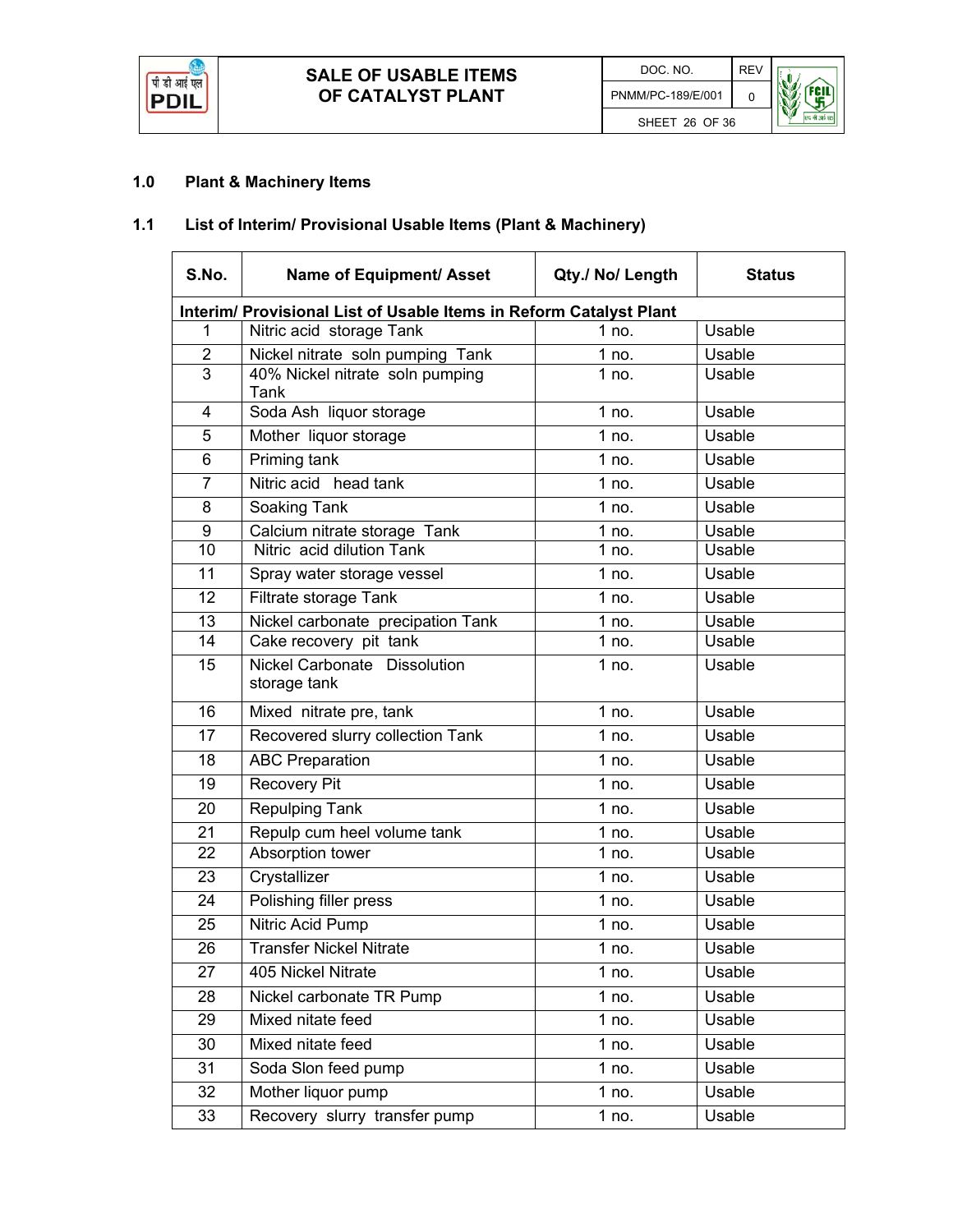

DOC. NO. REV PNMM/PC-189/E/001 0 SHEET 27 OF 36



| S.No. | Name of Equipment/ Asset          | Qty./ No/ Length | <b>Status</b> |
|-------|-----------------------------------|------------------|---------------|
| 34    | Dilute nitric acid                | 1 no.            | Usable        |
| 35    | <b>Nickel Nitrate</b>             | 1 $no$ .         | Usable        |
| 36    | Calcium nitare sol pump           | 1 no.            | Usable        |
| 37    | Recovery slurry pump              | 1 no.            | Usable        |
| 38    | Reaction pump                     | 1 no.            | <b>Usable</b> |
| 39    | Fumes exahaust                    | 1 no.            | Usable        |
| 40    | Repulp sluury transfer pump       | 1 no.            | Usable        |
| 41    | Fillrate transfer pump            | 1 no.            | Usable        |
| 42    | Granulatorv solution sprayer pump | 1 no.            | Usable        |
| 43    | <b>Gas seal Tank</b>              | 1 no.            | Usable        |
| 44    | Calcium nitrate storage Tank      | $1$ no.          | Usable        |
| 45    | Nickel charging basket            | 1 no.            | <b>Usable</b> |
| 46    | <b>Material lifting</b>           | 1 no.            | Usable        |
| 47    | Milled oxide bunker               | 1 no.            | Usable        |
| 48    | Feed bunker for fluid bed driver  | 1 no.            | Usable        |
| 49    | <b>Hopper for feeding Bauxite</b> | 1 no.            | Usable        |
| 50    | Soaking basket                    | 1 no.            | Usable        |
| 51    | Treated granules collection       | 1 no.            | Usable        |
| 52    | Granule feed storage bunker       | 1 no.            | Usable        |
| 53    | To filler soaking solution        | 1 no.            | Usable        |
| 54    | Tablet Curing furnace DS2         | 1 no.            | Usable        |
|       | <b>Tablet Curing furnace DS3</b>  | 1 no.            | Usable        |
|       | <b>Tablet Curing furnace DS4</b>  | 1 no.            | Usable        |
|       | <b>Tablet Curing furnace DS5</b>  | 1 no.            | Usable        |
| 55    | Granulator                        | 1 no.            | Usable        |
| 56    | <b>Fluid Bed Dryer</b>            | $1$ no.          | Usable        |
| 57    | <b>Ball Mill</b>                  | 1 no.            | Usable        |
| 58    | <b>Rotary Mixer</b>               | 1 no.            | Usable        |
| 59    | Roller Conveying system           | 1 no.            | Usable        |
| 60    | Roller Conveying system           | 1 no.            | Usable        |
| 61    | Belt conveyor                     | 1 no.            | Usable        |
| 62    | Electric host for soaking         | 1 no.            | <b>Usable</b> |
| 63    | Electric host for Tableting       | 1 no.            | Usable        |
| 64    | <b>Granulus Screen</b>            | 1 no.            | Usable        |
| 65    | <b>Tableting Screen</b>           | 1 no.            | Usable        |
| 66    | <b>Tray Carrier</b>               | $1$ no.          | Usable        |
| 67    | Screw feeder for granules         | 1 no.            | Usable        |
| 68    | Rotary feeder for feed hopper     | 1 no.            | Usable        |
| 69    | Rotary feeder for granules        | 1 no.            | Usable        |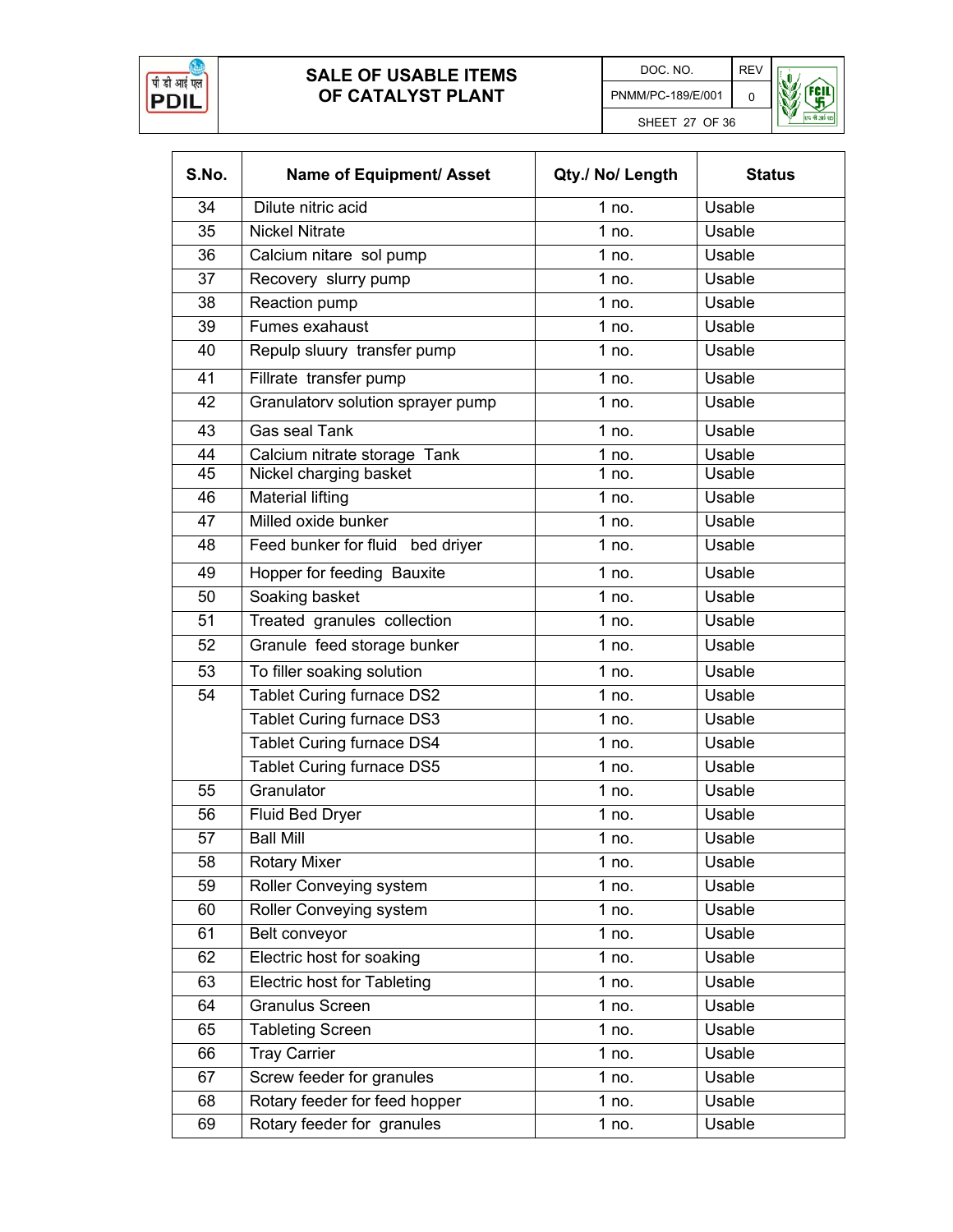



| S.No.          | Name of Equipment/ Asset                                  | Qty./ No/ Length | <b>Status</b> |
|----------------|-----------------------------------------------------------|------------------|---------------|
| 70             | Pnenumati conveyor                                        | 1 no.            | Usable        |
| 71             | Electrical hoist for material lefting                     | 1 no.            | Usable        |
| 72             | Electrical hoist for soaking                              | 1 no.            | Usable        |
| 73             | Host for tabletinfg machine                               | 1 no.            | Usable        |
| 74             | Material collction trolly                                 | 1 no.            | Usable        |
| 75             | Good lift alongwith chain host                            | 1 no.            | Usable        |
| 76             | Granules screen                                           | 1 no.            | Usable        |
| 77             | Tableting screen                                          | 1 no.            | Usable        |
| 78             | Spray nozzle absorption tower                             | 1 no.            | Usable        |
| 79             | Spray nozzle absorption tower                             | 1 no.            | Usable        |
|                | Interim/ Provisional List of Usable Items in New LT Plant |                  |               |
| 1              | Copper dissolution column                                 | 1 no.            | Usable        |
| $\overline{2}$ | N0x absorber                                              | 1 no.            | Usable        |
| 3              | Nitric acid storage Tank                                  | 1 no.            | Usable        |
| 4              | Caustic Lye dilution Tank                                 | 1 no.            | Usable        |
| 5              | Sodium carbonate storage Tank                             | 1 no.            | Usable        |
| 6              | Soda soln head tank Sulpahate<br>solution Tank            | 1 no.            | Usable        |
| 7              | Copper nitrate Storage Tank                               | 1 no.            | Usable        |
| 8              | Mixed nitate soln Storage Tank                            | 1 no.            | Usable        |
| 9              | Mixed nitate head Tank                                    | 1 no.            | Usable        |
| 10             | Actetic acid storage tank                                 | 1 no.            | Usable        |
| 11             | Actetic acid head tank                                    | 1 no.            | Usable        |
| 12             | FERIC PREPARTION Tank                                     | 1 no.            | Usable        |
| 13             | Feric nitrate storageTank                                 | 1 no.            | Usable        |
| 14             | Copper chaging basket                                     | 1 no.            | <b>Usable</b> |
| 15             | Priming vessel                                            | 1 no.            | Usable        |
| 16             | Fuel oil day storage tank                                 | 1 no.            | Usable        |
| 17             | Feric nitrate soln head tank                              | 1 no.            | Usable        |
| 18             | Scrap iron charging basket                                | 1 no.            | Usable        |
| 19             | Air surge tank                                            | 1 no.            | Usable        |
| 20             | Water surge tank                                          | 1 no.            | Usable        |
| 21             | Mixed nitrate pre, tank                                   | 1 no.            | Usable        |
| 22             | LT reaction vessel                                        | 1 no.            | Usable        |
| 23             | Wash Tank-6                                               | 1 no.            | Usable        |
| 24             | Recovery Pit                                              | 1 no.            | Usable        |
| 25             | Washed slurry collection tank                             | 1 no.            | Usable        |
| 26             | Repulp cum heel volume tank                               | 1 no.            | Usable        |
| 27             | Wash Liquor Collection Tank                               | 1 no.            | Usable        |
| 28             | Line Heater for Soda                                      | 1 no.            | Usable        |
| 29             | Line heater for mixed nitatre soil                        | 1 no.            | Usable        |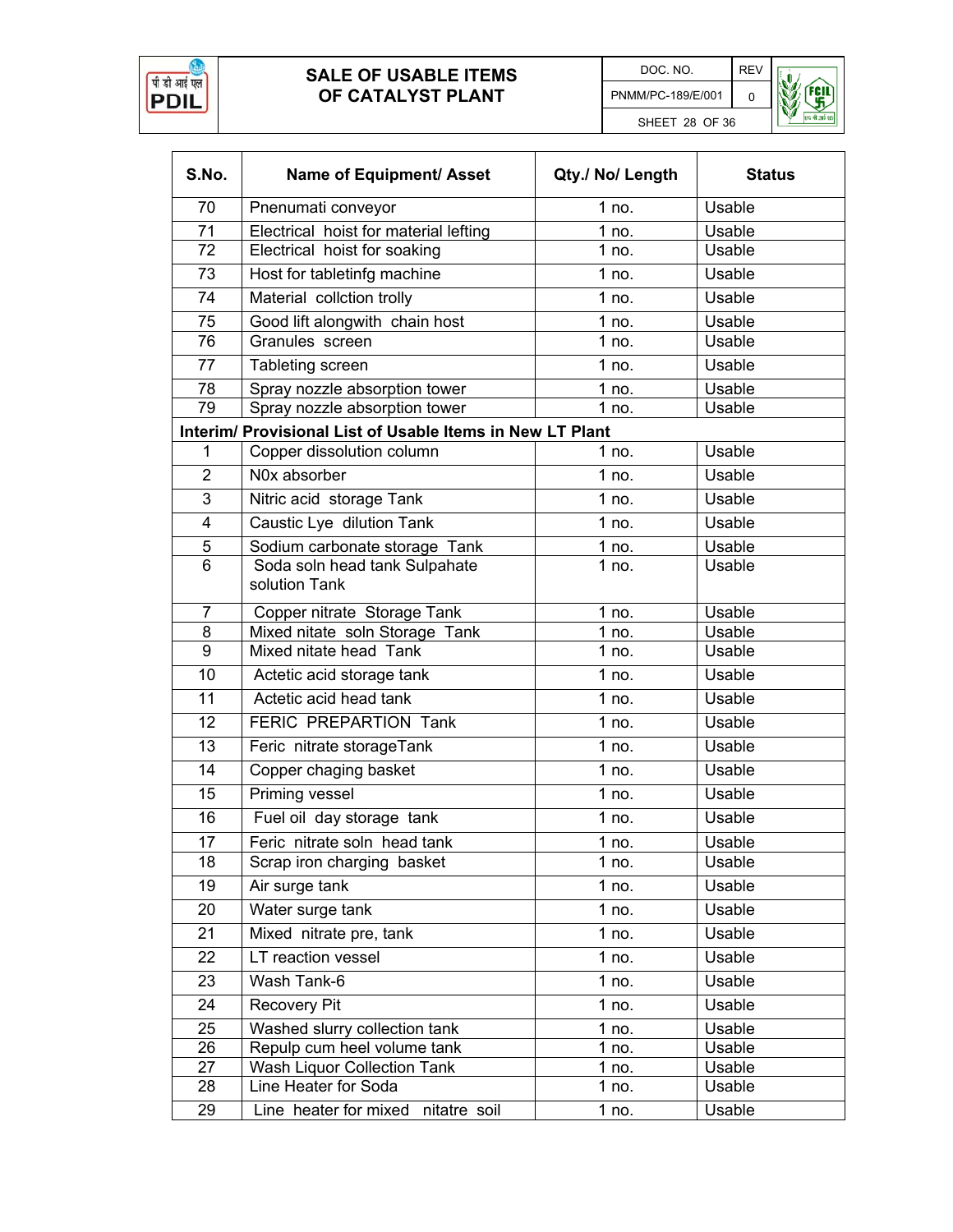



| S.No.           | Name of Equipment/ Asset                              | Qty./ No/ Length | <b>Status</b> |
|-----------------|-------------------------------------------------------|------------------|---------------|
| 30              | Granulator                                            | 1 no.            | Usable        |
| 31              | Fluid bed dryer                                       | 1 no.            | Usable        |
| 32              | Tablet Curing Furnace                                 | 1 no.            | Usable        |
| 33              | Tunel drier cum curing furnace                        | 1 no.            | Usable        |
| 34              | <b>Tableting Machine</b>                              | 1 no.            | Usable        |
| 35              | Nitric Acid Pump                                      | 1 no.            | <b>Usable</b> |
| 36              | Soda Solution feed Pump                               | 1 no.            | Usable        |
| 37              | Copper nitrate                                        | 1 no.            | Usable        |
| 38              | Mixed nitate                                          | 1 no.            | Usable        |
| 39              | Mixed nitate feed                                     | 1 no.            | Usable        |
| 40              | Mixed nitate feed                                     | 1 no.            | Usable        |
| 41              | Acetic acid pump                                      | 1 no.            | Usable        |
| 42              | Ferric nitatra soln                                   | 1 no.            | Usable        |
|                 | Nox absorber                                          | 1 no.            | Usable        |
| 43              | Recovery slurry plant                                 | 1 no.            | <b>Usable</b> |
| 44              | Cake transfer pump                                    | 1 no.            | Usable        |
| 45              |                                                       | 1 no.            | Usable        |
| 46              | Granulator solution spray pump                        |                  |               |
| 47              | Fumes exhaust blower                                  | 1 no.            | Usable        |
| 48              | Khosla Compressor                                     | 1 no.            | Usable        |
| 49              | Nitric acid                                           | 1 no.            | <b>Usable</b> |
| 50              | Pit with Agitator & Pump                              | 1 no.            | Usable        |
| 51              | <b>Weild Machine</b>                                  | 4 nos.           | Usable        |
| 52              | <b>Ball Mill</b>                                      | 1 no.            | Usable        |
| 53              | Cone mixer                                            | 1 no.            | Usable        |
| 54              | Nauta mixer                                           | 1 no.            | Usable        |
| 55              | Granules screen                                       | 1 no.            | Usable        |
| 56              | Vibrating screen                                      | $1$ no.          | Usable        |
| $\overline{57}$ | Rotary feeder for cored oxide                         | 1 no.            | <b>Usable</b> |
| 58              | Rotary feeder for cored oxide                         | 1 no.            | Usable        |
| 59              | Rotary feeder for granules                            | 1 no.            | Usable        |
| 60              | Screen feeder for granules                            | 1 no.            | Usable        |
| 61              | Roller conveyor                                       | 1 no.            | Usable        |
|                 | Interim/ Provisional List of Usable Items in HT Plant |                  |               |
| 1               | Caustic Lye over Head tank                            | 1 no.            | Usable        |
| $\overline{2}$  | Ferrous Sulpahate solution Tank                       | 1 no.            | Usable        |
| 3               | Ferrous Sulpahate solution over Head<br>Tank          | 1 no.            | Usable        |
| 4               | Nitric Acid Tank (Small)                              | 1 no.            | Usable        |
| 5               | DM Water Storage Tank                                 | 1 no.            | Usable        |
| 6               | DM Water Storage Tank                                 | 1 no.            | Usable        |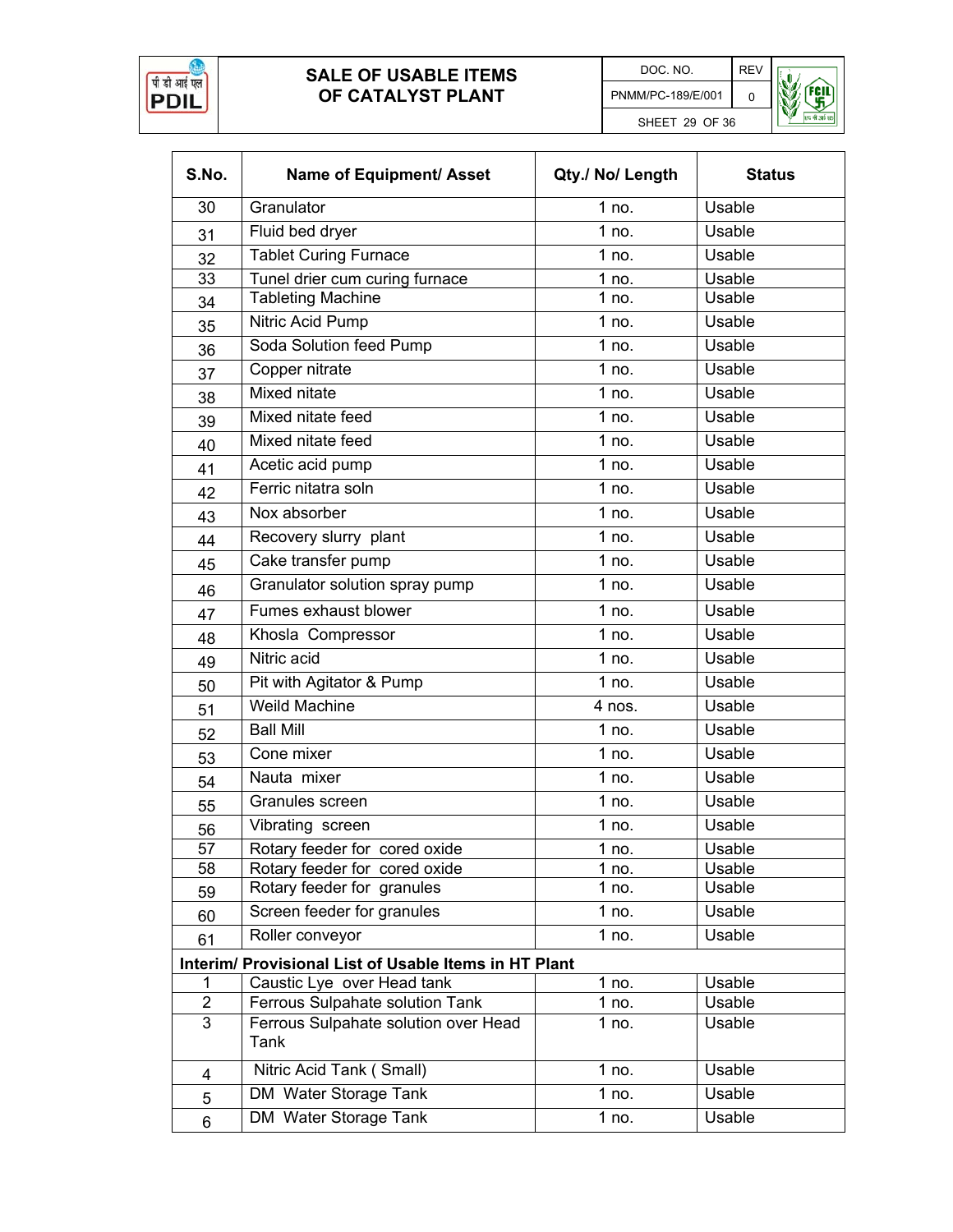



| S.No.          | Name of Equipment/ Asset                                       | Qty./ No/ Length | <b>Status</b>    |
|----------------|----------------------------------------------------------------|------------------|------------------|
| $\overline{7}$ | DM Water Storage Tank                                          | 1 no.            | Usable           |
| 8              | Wash Tank-1                                                    | 1 no.            | Usable           |
| 9              | Wash Tank-2                                                    | 1 no.            | Usable           |
| 10             | Wash Tank-3                                                    | 1 no.            | Usable           |
| 11             | Wash Tank-4                                                    | 1 no.            | Usable           |
| 12             | Wash Tank-6                                                    | 1 no.            | Usable           |
| 13             | Wash Tank-7                                                    | 1 no.            | <b>Usable</b>    |
| 14             | Wash Tank-8                                                    | 1 no.            | Usable           |
| 15             | Reaction Vessel (Fe S04<br>Solution<br>preparation . Tank)     | 1 no.            | Usable           |
| 16             | Reaction Vessel (Fe S04 & Chromic<br>acid siolution. Tank)     | 1 no.            | Usable           |
| 17             | Agitator for RV-1                                              | 1 no.            | Usable           |
| 18             | Agitator for RV-2                                              | 1 no.            | Usable           |
| 19             | Agitator for<br>$RV-3$                                         | 1 no.            | Usable           |
| 20             | Agitator for<br>SA-002                                         | 1 no.            | Usable           |
| 21             | Agitator for<br>Wash Tank NO-1                                 | $1$ no.          | <b>Usable</b>    |
| 22             | Agitator for<br>Wash Tank NO-2                                 | 1 no.            | Usable           |
| 23             | Agitator for<br>Wash Tank NO-4<br>Wash Tank NO-6               | 1 no.            | Usable<br>Usable |
| 24<br>25       | Agitator for<br>Agitator for<br>Pit repulping Tank(SA-<br>009) | 1 no.<br>1 no.   | Usable           |
| 26             | Agitator for Sif Furnace (Top)                                 | 1 no.            | Usable           |
| 27             | Agitator for<br>Sif Furnace (Back)                             | 1 no.            | Usable           |
| 28             | <b>Oxidation Tower</b>                                         | 1 no.            | Usable           |
| 29             | <b>Oxidation Tower</b>                                         | 1 no.            | Usable           |
| 30             | <b>Oxidation Tower</b>                                         | 1 no.            | Usable           |
| 31             | <b>Filter Press</b> (Hydraulic Tightening<br>system)           | 1 no.            | Usable           |
| 32             | Filter Press(Gear system)                                      | 1 no.            | Usable           |
| 33             | Filter Press (Gear system)                                     | 1 no.            | Usable           |
| 34             | Filter Press (Gear system)                                     | 1 no.            | Usable           |
| 35             | Dryer (Electrical)                                             | 1 no.            | Usable           |
| 36             | Dryer (Electrical)                                             | 1 no.            | Usable           |
| 37             | Dryer (Electrical)                                             | 1 no.            | Usable           |
| 38             | Dryer (Electrical)                                             | 1 no.            | Usable           |
| 39             | Dryer (Electrical)                                             | 1 no.            | Usable           |
| 40             | Dryer (Electrical)                                             | 1 no.            | Usable           |
| 41             | N.V Granulator Machine                                         | 1 no.            | Usable           |
| 42             | Vibrating machine for Granulators                              | 1 no.            | Usable           |
| 43             | <b>Tabletting Machine</b>                                      | 1 no.            | Usable           |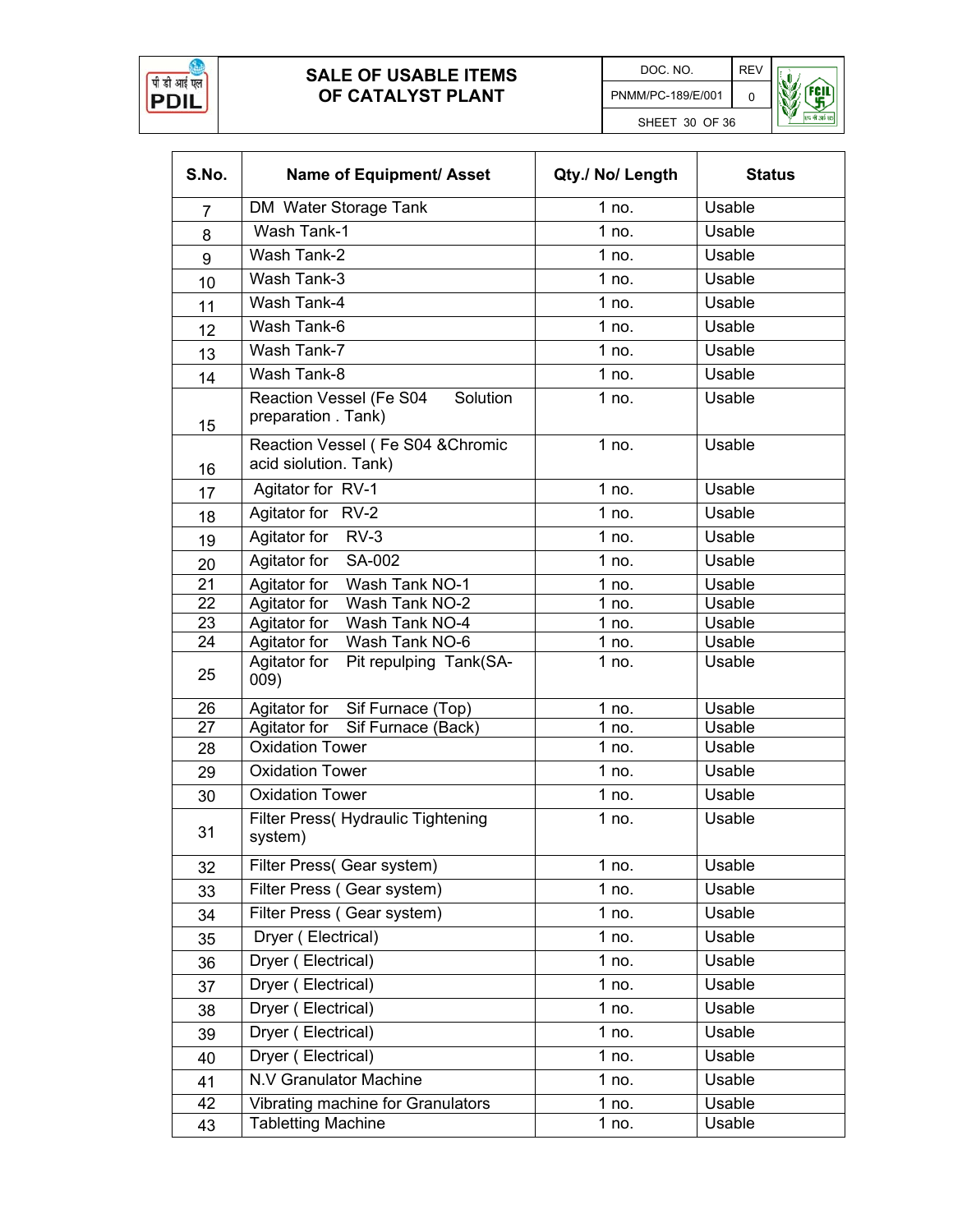



| S.No.                                                                 | Name of Equipment/ Asset                                    | Qty./ No/ Length | <b>Status</b> |  |
|-----------------------------------------------------------------------|-------------------------------------------------------------|------------------|---------------|--|
| 44                                                                    | <b>Tabletting Machine</b>                                   | 1 no.            | Usable        |  |
| 45                                                                    | <b>Tabletting Machine</b>                                   | 1 no.            | Usable        |  |
| 46                                                                    | <b>Tabletting Machine</b>                                   | 1 no.            | Usable        |  |
| 47                                                                    | <b>Tabletting Machine</b>                                   | 1 no.            | Usable        |  |
| 48                                                                    | Pump for Mixed solution preparation /<br>Transferring       | 1 no.            | Usable        |  |
| 49                                                                    | Reaction Vessel-2/ Transferring Pump                        | 1 no.            | Usable        |  |
| 50                                                                    | Caustic Lye Pump For Caustic Lye<br>Storage Tank SA-001B    | 1 no.            | Usable        |  |
| 51                                                                    | Pump For Distribution caustic Lye(SA-<br>002)               | 1 no.            | Usable        |  |
| 52                                                                    | Pump of oxidation Tower-OT-001<br>A/B/C/D                   | 1 no.            | Usable        |  |
| 53                                                                    | Pump for Wash Tank- SR-1                                    | 1 no.            | Usable        |  |
| 54                                                                    | Pump for Wash Tank- SR-4/6                                  | 1 no.            | Usable        |  |
| 55                                                                    | Pump for Wash Tank- SR-5                                    | 1 no.            | Usable        |  |
| 56                                                                    | Pump for repulping Tank- SR-009                             | 1 no.            | Usable        |  |
| 57                                                                    | Booster Pump for DM Water and<br>process water transferring | 1 no.            | Usable        |  |
|                                                                       | Interim/ Provisional List of Usable Items in V2O5 Plant     |                  |               |  |
| 1                                                                     | <b>Ball Mill</b>                                            | $2$ no.          | Usable        |  |
| $\overline{2}$                                                        | Extruder Machine with gear                                  | 3 no.            | Usable        |  |
| 3                                                                     | DuG Mixer with motor                                        | 1 no.            | Usable        |  |
| 4                                                                     | Compressor                                                  | 1 no.            | Usable        |  |
| 5                                                                     | welding machine                                             | 1 no.            | Usable        |  |
| 6                                                                     | Pan fliter                                                  | 1 no.            | Usable        |  |
| $\overline{7}$                                                        | Vessel                                                      | 1 no.            | Usable        |  |
|                                                                       | Interim/ Provisional List of Usable Items in DM Water Plant |                  |               |  |
| 1                                                                     | <b>Cation Exchanger</b>                                     | 1 no.            | Usable        |  |
| $\overline{2}$                                                        | Transfer pump                                               | 1 no.            | Usable        |  |
| 3                                                                     | dosing pump                                                 | 1 no.            | Usable        |  |
| 4                                                                     | Alkali ejector                                              | 1 no.            | Usable        |  |
| Interim/ Provisional List of Usable Items in New Sosium Nitrate Plant |                                                             |                  |               |  |
| 1                                                                     | Feed storage tank                                           | 1 no.            | Usable        |  |
| $\overline{2}$                                                        | Nitric acid storage tank                                    | 1 no.            | Usable        |  |
| 3                                                                     | Surge Tank                                                  | 1 no.            | Usable        |  |
| 4                                                                     | Nitric acid Head tank                                       | 1 no.            | Usable        |  |
| 5                                                                     | Acid mixing Tank                                            | 1 no.            | Usable        |  |
| 6                                                                     | Pure Condensate Blow Down Tank                              | 1 no.            | Usable        |  |
| $\overline{7}$                                                        | Pure Condensate Overhead Tank                               | 1 no.            | Usable        |  |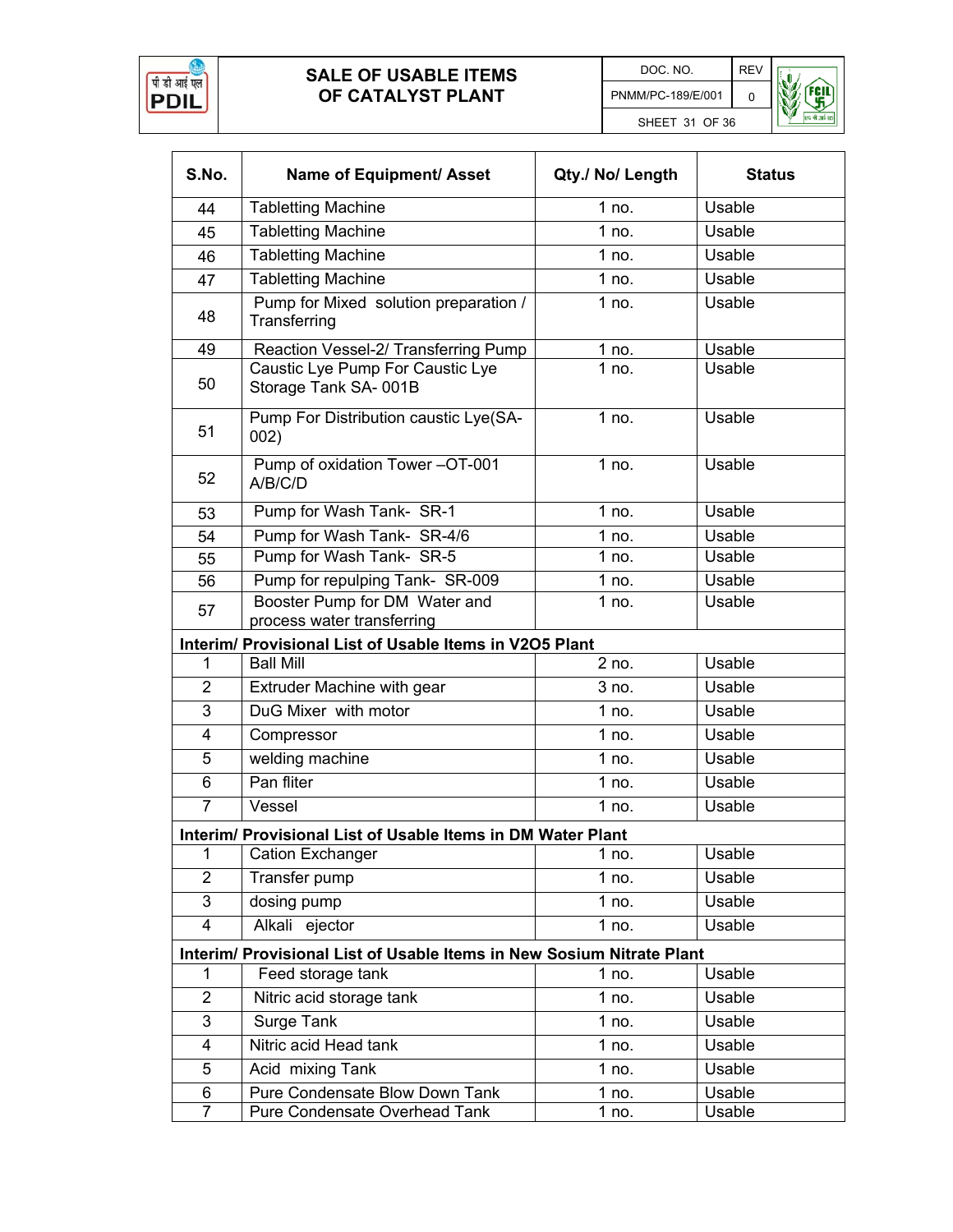



| S.No.          | Name of Equipment/ Asset                                                             | Qty./ No/ Length                                    | <b>Status</b> |  |  |
|----------------|--------------------------------------------------------------------------------------|-----------------------------------------------------|---------------|--|--|
| 8              | Mother Liquor Tank                                                                   | 1 no.                                               | Usable        |  |  |
| 9              | <b>Condensate Tank</b>                                                               | 1 no.                                               | Usable        |  |  |
| 10             | <b>Entrainment Separator</b>                                                         | 1 no.                                               | Usable        |  |  |
| 11             | <b>Entrainment Separator</b>                                                         | 1 no.                                               | Usable        |  |  |
| 12             | Filterate Evaporator Heater Heater (1st<br>Effect)                                   | 1 no.                                               | Usable        |  |  |
| 13             | Evaporator (1st Effect)                                                              | 1 no.                                               | Usable        |  |  |
| 14             | surface condensor                                                                    | 1 no.                                               | Usable        |  |  |
| 15             | Evaporator (2st Effect)                                                              | 1 no.                                               | Usable        |  |  |
| 16             | <b>Pusher Centrifuge</b>                                                             | 1 no.                                               | Usable        |  |  |
| 17             | Transfer pump                                                                        | 1 no.                                               | Usable        |  |  |
| 18             | Transfer pump                                                                        | 1 no.                                               | Usable        |  |  |
| 19             | To transfer sodium nitate                                                            | 1 no.                                               | Usable        |  |  |
| 20             | Recirculation of liuior pump                                                         | 1 no.                                               | Usable        |  |  |
| 21             | To transfer na2no3 slurry                                                            | 1 no.                                               | Usable        |  |  |
| 22             | To transfer mother slurry                                                            | 1 no.                                               | Usable        |  |  |
| 23             | To transfer condensate                                                               | 1 no.                                               | Usable        |  |  |
| 24             | To transfer condensate                                                               | 1 no.                                               | Usable        |  |  |
| 25             | Ejector                                                                              | 1 no.                                               | Usable        |  |  |
| 26             | Bag stiching                                                                         | 1 no.                                               | Usable        |  |  |
| Category)      | Interim/ Provisional List of Usable Items in Old LT Catalyst Plant (Miscellaneous    |                                                     |               |  |  |
| 1              | <b>Mixture Granulator</b>                                                            | 1 no.                                               | Usable        |  |  |
| $\overline{2}$ | Nitric Acid Tank 1                                                                   | 1 no.                                               | Usable        |  |  |
| 3              | Nitric Acid Tank 2                                                                   | 1 no.                                               | Usable        |  |  |
| 4              | <b>Square Tank</b>                                                                   | 1 no.                                               | Usable        |  |  |
| 5              | <b>Tank</b>                                                                          | 1 no.                                               | Usable        |  |  |
| 6              | Mixture                                                                              | 1 no.                                               | Usable        |  |  |
| $\overline{7}$ | Weight Machine                                                                       | 1 no.                                               | Usable        |  |  |
| 8              | Pumps                                                                                | 4 nos.                                              | Usable        |  |  |
| 9              | vessel                                                                               | 1 no.                                               | Usable        |  |  |
| Category)      | Interim/ Provisional List of Usable Items in Old Sodium Nitrate Plant (Miscellaneous |                                                     |               |  |  |
| 1              | Sodium Nitrate Storage Tank                                                          | $1$ no.                                             | Usable        |  |  |
| $\overline{2}$ | Sodium Nitrate Storage Tank                                                          | 3 nos.                                              | Usable        |  |  |
| $\overline{3}$ | Evporator                                                                            | 1 no.                                               | Usable        |  |  |
| 4              | Tanker of Nitric Acid Tracter Troley                                                 | 1 no.                                               | Usable        |  |  |
| 5              | <b>Troley for Nitric Acid Tanker</b>                                                 | 1 no.                                               | Usable        |  |  |
| 6              | Misc Items (Trays + Motor + Pump<br>$etc.$ )                                         | Approximate Weight<br>4,000 Kgs( 8<br>Nos.<br>TRAY) | Usable        |  |  |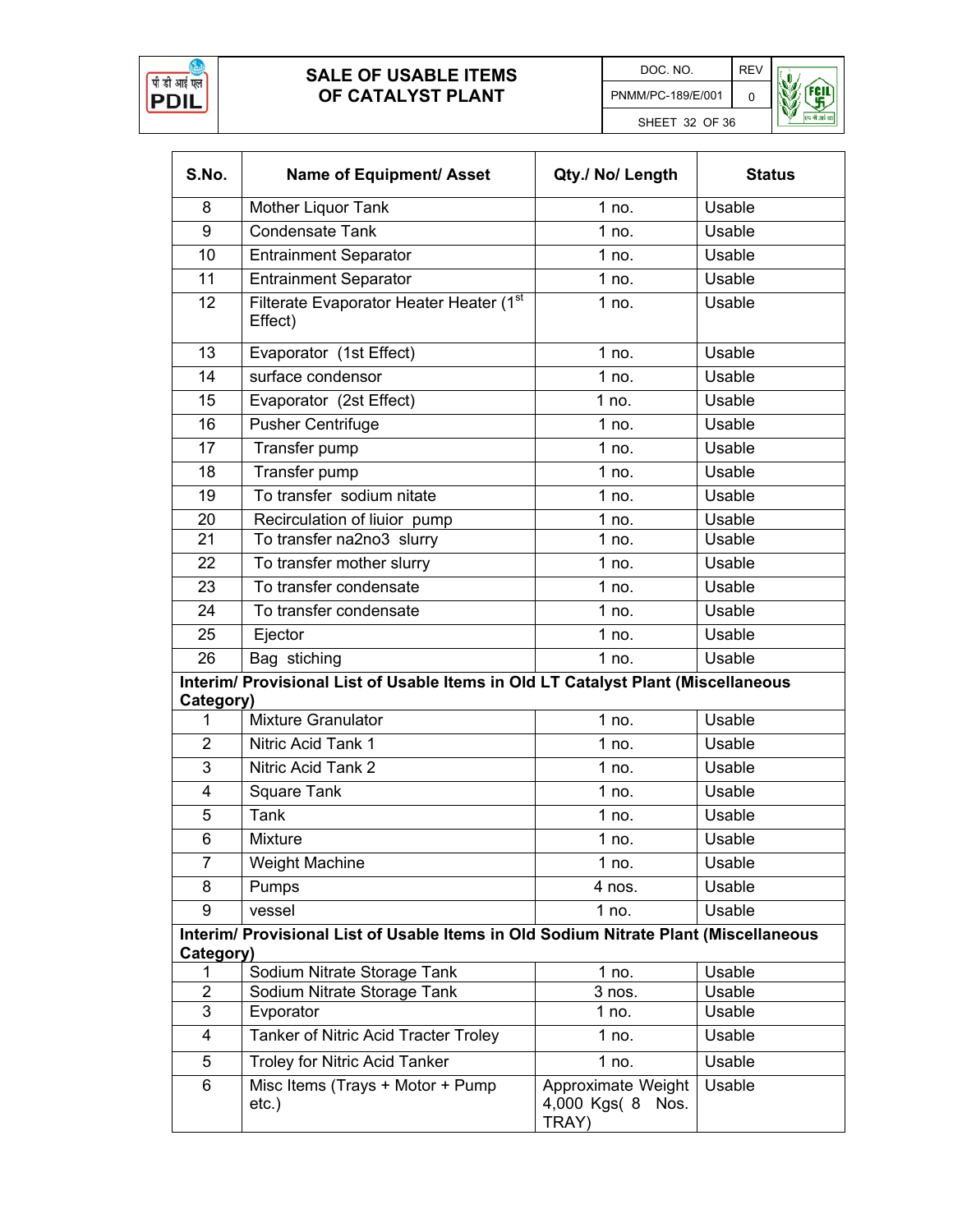



| S.No.                                                                                                                        | Name of Equipment/ Asset                                                            | Qty./ No/ Length                  | <b>Status</b> |  |  |
|------------------------------------------------------------------------------------------------------------------------------|-------------------------------------------------------------------------------------|-----------------------------------|---------------|--|--|
| $\overline{7}$                                                                                                               | Centrefuge                                                                          | 1 no.                             | Usable        |  |  |
|                                                                                                                              | Interim/ Provisional List of Usable Items in Alumina Section                        |                                   |               |  |  |
| 1                                                                                                                            | Vessels                                                                             | 6 nos.                            | Usable        |  |  |
| $\overline{2}$                                                                                                               | <b>Tanks</b>                                                                        | $5$ nos.                          | Usable        |  |  |
| 3                                                                                                                            | Industrial Weight Machine                                                           | 1 no.                             | Usable        |  |  |
| 4                                                                                                                            | <b>Tanker for Nitric Acid</b>                                                       | 1 no.                             | Usable        |  |  |
| 5                                                                                                                            | One Truck for above Nitric Acid<br>Tanker                                           | 1 no.                             | Usable        |  |  |
| 6                                                                                                                            | Misc. Items Lying in Alumina Section                                                | Approximate Weight<br>10,000 Kgs. | Usable        |  |  |
| $\overline{7}$                                                                                                               | <b>Dryer</b>                                                                        | 8 NOS                             | Usable        |  |  |
| 8                                                                                                                            | Tray                                                                                | 100                               | Usable        |  |  |
| 9                                                                                                                            | Pipe & Big Size Flange                                                              | 30                                | Usable        |  |  |
|                                                                                                                              | Interim/ Provisional List of Usable Items in Boiler Section                         |                                   |               |  |  |
| 1                                                                                                                            | Boiler 1                                                                            | 1 no.                             | Usable        |  |  |
| $\overline{2}$                                                                                                               | Boiler <sub>2</sub>                                                                 | $1$ no.                           | Usable        |  |  |
| 3                                                                                                                            | <b>Boiler Feed Pump</b>                                                             | 1 no.                             | Usable        |  |  |
| 4                                                                                                                            | Vessels                                                                             | 3 nos.                            | Usable        |  |  |
| 5                                                                                                                            | Vessels                                                                             | 2 nos.                            | Usable        |  |  |
| 6                                                                                                                            | DM Water Tank (Infront of Tabletting<br>Maintenance Machine)                        | 2 nos.                            | Usable        |  |  |
| $\overline{7}$                                                                                                               | Nitric Acid Tank (Infront of Tabletting<br>Maintenance Machine)                     | $3$ nos.                          | Usable        |  |  |
| Category)                                                                                                                    | Interim/ Provisional List of Usable Items in Furnace Oil Tank (Miscellaneous        |                                   |               |  |  |
| 1                                                                                                                            | Furnace Oil Tank                                                                    | 1 no.                             | Usable        |  |  |
| $\overline{2}$                                                                                                               | <b>Sand Filter</b>                                                                  | 1 no.                             | Usable        |  |  |
| 3                                                                                                                            | <b>Cation Exchange Vessel</b>                                                       | 1 no.                             | Usable        |  |  |
| 4                                                                                                                            | Stored Furnace Oil in FO Tank                                                       | Around 60 MT of<br><b>FO</b>      | Usable        |  |  |
| 5                                                                                                                            | <b>Gear Pumps</b>                                                                   | 2 nos.                            | Usable        |  |  |
|                                                                                                                              | Interim/ Provisional List of Usable Items in Pump House (Miscellaneous Category)    |                                   |               |  |  |
| 1                                                                                                                            | Centrifugal pump                                                                    | 3 nos.                            | Usable        |  |  |
| Interim/ Provisional List of Usable Items in Mechanical Maintenance (Near Boiler<br><b>Section) (Miscellaneous Category)</b> |                                                                                     |                                   |               |  |  |
| 1                                                                                                                            | Compressor                                                                          | 1 no.                             | Usable        |  |  |
|                                                                                                                              | Interim/ Provisional List of Usable Items in Cooling Tower (Miscellaneous Category) |                                   |               |  |  |
| 1                                                                                                                            | Centrifugal pump                                                                    | 2 nos.                            | Usable        |  |  |
| Interim/ Provisional List of Usable Items in Fire Fighting (Miscellaneous Category)                                          |                                                                                     |                                   |               |  |  |
| 1                                                                                                                            | Cetrifuagl pump                                                                     | 1 no.                             | Usable        |  |  |
| $\overline{2}$                                                                                                               | jokey pump                                                                          | 1 no.                             | Usable        |  |  |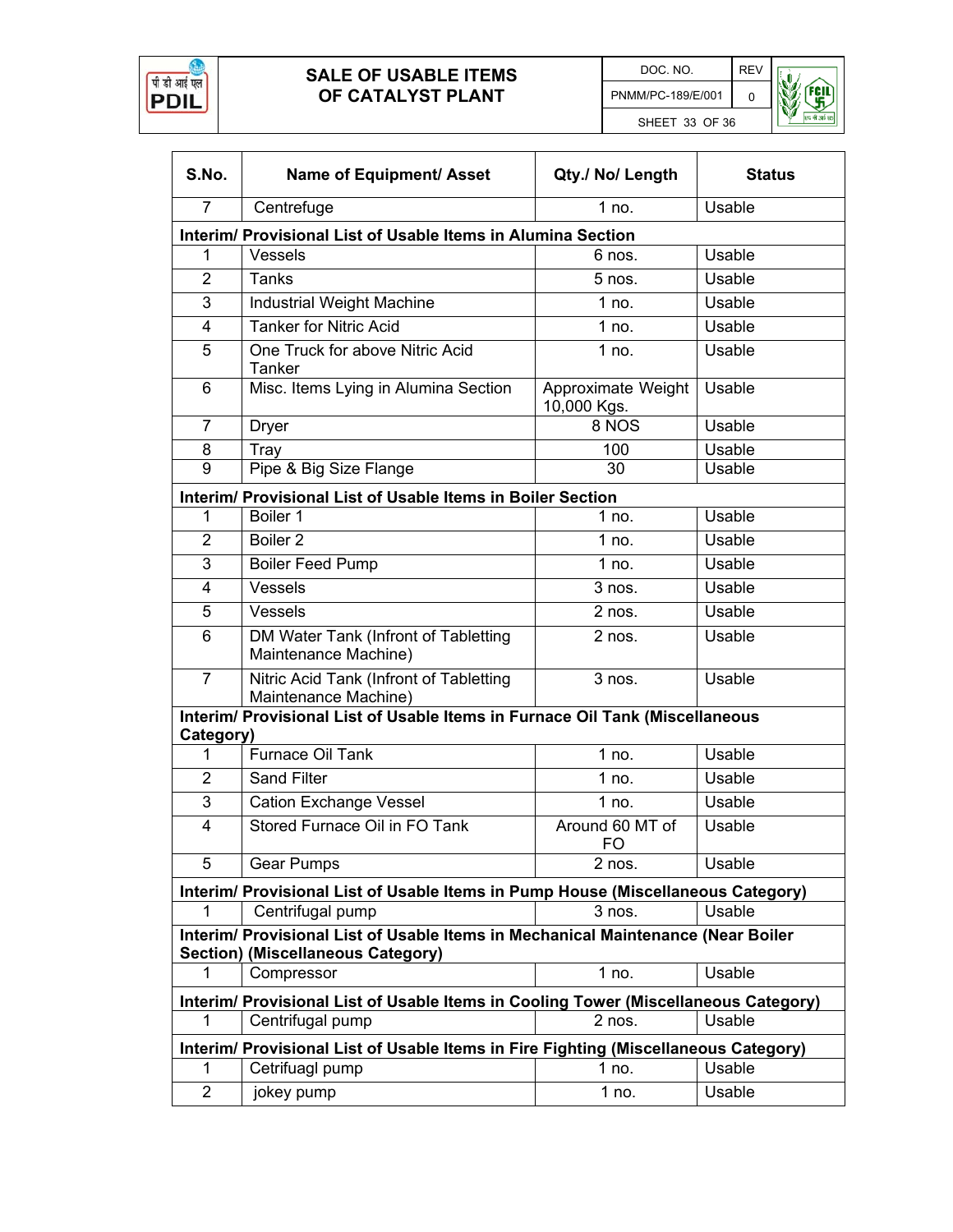

#### **Notes:**

*The usability of plant machinery and equipments are on the basis of preliminary observation. The same may be considered usable for new setup after intensive inspection/testing, repairing/ modification, overhauling, painting etc. to ascertain the performance and output parameters.* 

#### **2.0 Electrical Items**

#### **2.1 List of Interim/ Provisional Usable Items (Electrical Items)**

| S.No.                   | Name of Equipment/ Asset                                                                    | <b>Brief Description</b>                                               | Qty./<br>No/<br>Length | <b>Status</b> |
|-------------------------|---------------------------------------------------------------------------------------------|------------------------------------------------------------------------|------------------------|---------------|
|                         |                                                                                             | Interim/ Provisional List of Usable Items In Electrical Items Category |                        |               |
| A                       | <b>Modernization Catalyst Plant</b>                                                         |                                                                        |                        |               |
| A.1                     | <b>Nickel Catalyst Plant</b>                                                                |                                                                        |                        |               |
| $\mathbf{1}$            | <b>MCC</b>                                                                                  | 1000A, 415V Sheet Steel<br><b>Motor Control Centre</b>                 | $\mathbf{1}$           | Usable        |
|                         | $MCC(DS-2)$ , $MCC(DS-3)$ ,<br>MCC(DS-4), MCC (DS-5),<br>MCC (DR-4), Ball Mill MCC<br>panel | 400A, 415V Sheet Steel<br><b>Motor Control Centre</b>                  | 6                      | Usable        |
| $\overline{2}$          | <b>Motors (Group wise)</b>                                                                  | Upto 3.7 KW                                                            | 61                     | Usable        |
|                         |                                                                                             | 3.7 KW to 11 KW                                                        | 14                     | Usable        |
|                         |                                                                                             | 18.5KW to 30 KW                                                        | 3                      | Usable        |
| $\overline{3}$          | <b>Miscellaneous</b>                                                                        | Goods Lift                                                             | $\overline{1}$         | <b>Usable</b> |
| $\overline{\mathbf{4}}$ | <b>Local Control Stations</b>                                                               | <b>Start Stop Push Button</b>                                          | 73                     | Usable        |
| $\overline{A}.2$        | <b>LT Catalyst Plant</b>                                                                    |                                                                        |                        |               |
| $\mathbf{1}$            | <b>MCC</b>                                                                                  | 1000A, 415V Sheet Steel<br><b>Motor Control Centre</b>                 | 1                      | Usable        |
|                         | $MCC(DS-1)$ , $MCC(DS-2)$ ,<br>MCC(DS-2)(Heating Zone)                                      | 400A, 415V Sheet Steel<br><b>Motor Control Centre</b>                  | 3                      | <b>Usable</b> |
| $\overline{2}$          | <b>Motors (Group wise)</b>                                                                  | Upto 3.7 KW                                                            | 51                     | Usable        |
|                         |                                                                                             | 3.7 KW to 11 KW                                                        | $\overline{7}$         | Usable        |
|                         |                                                                                             | 18.5 KW to 30 KW                                                       | $\overline{2}$         | Usable        |
| $\overline{3}$          | <b>Miscellaneous</b>                                                                        | Goods Lift                                                             | $\overline{1}$         | <b>Usable</b> |
| $\overline{\mathbf{4}}$ | <b>Local Control Stations</b>                                                               | Start Stop Push Button                                                 | $\overline{56}$        | <b>Usable</b> |
| A.3                     | <b>New Mechanical Building</b>                                                              |                                                                        |                        |               |
| 1                       | <b>Distribution board</b>                                                                   | 400A, 415 V Distribution<br><b>Board</b>                               | $\mathbf{1}$           | Usable        |
|                         |                                                                                             | Lighting Sub Distribution<br><b>Board</b>                              | $\overline{3}$         | Usable        |
| $\overline{2}$          | <b>Electrical Repair Shop</b><br><b>Motors (Group wise)</b>                                 | Upto 3.7 KW                                                            | 10                     | Usable        |
|                         |                                                                                             | 3.7 KW to 11 KW                                                        | 30                     | Usable        |
|                         |                                                                                             | 18.5 KW to 30 KW                                                       | $\overline{2}$         | Usable        |
|                         |                                                                                             | 30 KW to 45 KW                                                         | $\overline{2}$         | Usable        |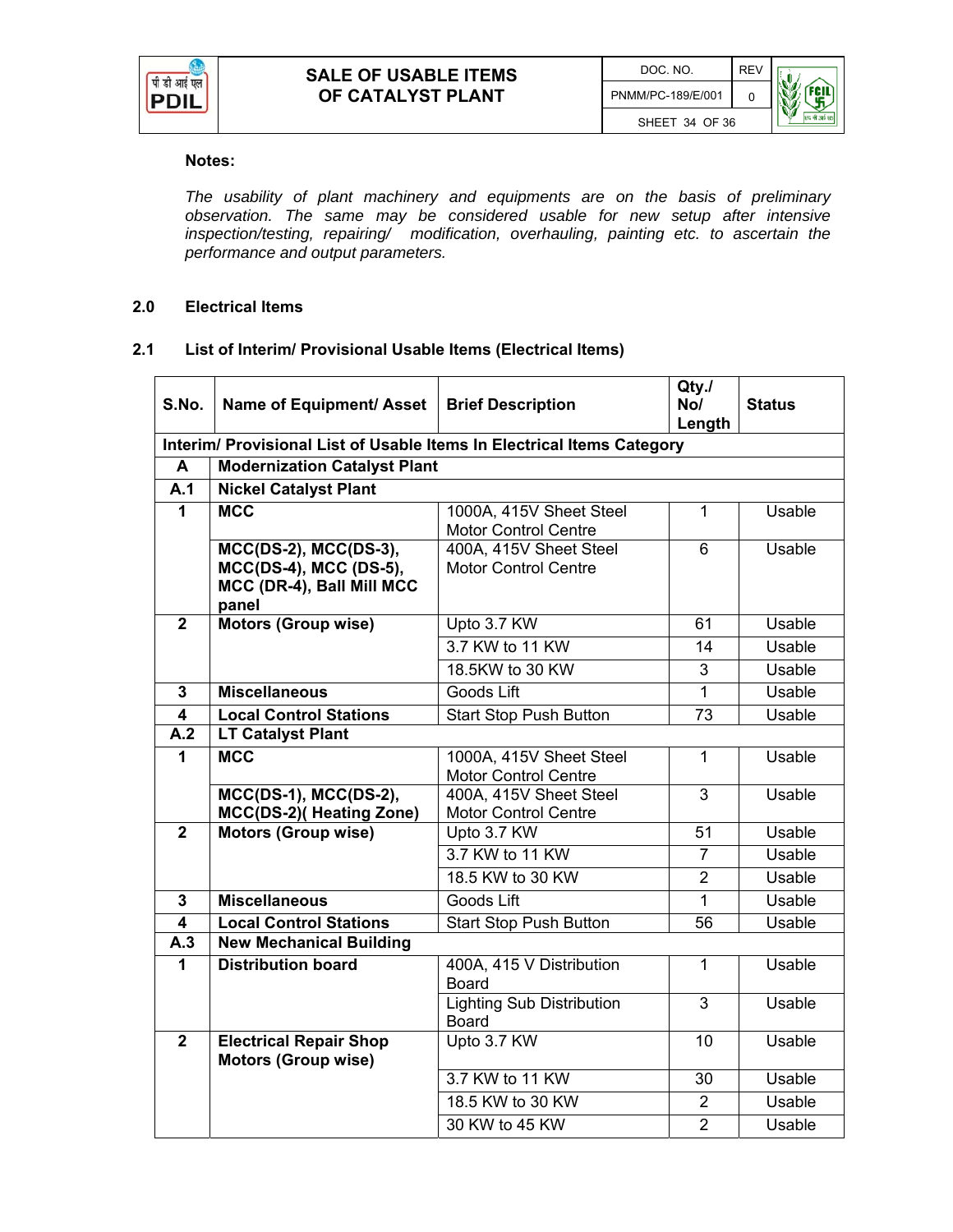





| S.No.          | Name of Equipment/ Asset      | <b>Brief Description</b>                                       | Qty.<br>No/<br>Length | <b>Status</b> |  |
|----------------|-------------------------------|----------------------------------------------------------------|-----------------------|---------------|--|
| A.4            | <b>Fire Pump House</b>        |                                                                |                       |               |  |
| 1              | <b>Fire Fighting Panel</b>    | 415V Fire Fighting Panel                                       | 1                     | Usable        |  |
| $\overline{2}$ | <b>Motors (Group wise)</b>    | 3.7 KW to 11 KW                                                | 1                     | Usable        |  |
|                |                               | 30 KW to 45 KW                                                 | 1                     | Usable        |  |
| $\mathbf{3}$   | <b>Local Control Stations</b> | <b>Start Stop Push Button</b>                                  | $\overline{2}$        | Usable        |  |
| B              | <b>New Site Substaion</b>     |                                                                |                       |               |  |
| $\mathbf{1}$   | 11 KV Panel                   | 11KV 400A OCB Switchboard<br>(2 Incomer); 400A (4<br>Outgoing) | 1                     | Usable        |  |
| $\mathbf{2}$   | <b>PCC</b>                    | 1250A; 415V ACB Sheet<br><b>Steel Motor Control Centre</b>     | $\mathbf 1$           | Usable        |  |
| C              | <b>V2O5 Catalyst Plant</b>    |                                                                |                       |               |  |
| $\mathbf{1}$   | <b>MCC</b>                    | 200A, 415V Motor Control<br>Centre                             | $\mathbf{1}$          | Usable        |  |
| $\overline{2}$ | <b>Motors (Group wise)</b>    | Upto 3.7 KW                                                    | 6                     | Usable        |  |
|                |                               | 3.7 KW to 11 KW                                                | 6                     | Usable        |  |
|                |                               | 11 KW to 18.5 KW                                               | 3                     | <b>Usable</b> |  |
| $\mathbf{3}$   | <b>Miscellaneous</b>          | <b>Start Stop Push Button</b>                                  | 15                    | Usable        |  |
| D.1            | <b>Oxide Yard</b>             |                                                                |                       |               |  |
| 1              | <b>MCC</b>                    | 200A, 415V Cast Iron Motor<br><b>Control Centre</b>            | $\mathbf{1}$          | Usable        |  |
| $\overline{2}$ | <b>Motors (Group wise)</b>    | Upto 3.7 KW                                                    | 3                     | Usable        |  |
|                |                               | 3.7 KW to 11 KW                                                | 1                     | Usable        |  |
|                |                               | 18.5 KW to 30 KW                                               | 3                     | Usable        |  |
| D.2            | <b>Alumina Washing Plant</b>  |                                                                |                       |               |  |
| $\mathbf{1}$   | <b>MCC</b>                    | 400A, 415V Cast Iron Motor<br><b>Control Centre</b>            | 1                     | Usable        |  |
| $\overline{2}$ | <b>Motors (Group wise)</b>    | Upto 3.7 KW                                                    | $\overline{2}$        | Usable        |  |
|                |                               | 11 KW to 18.5 KW                                               | $\mathbf{1}$          | Usable        |  |
|                |                               | 18.5 KW to 30 KW                                               | $\overline{3}$        | Usable        |  |
| 3              | <b>Local Control Stations</b> | Start Stop Push Button                                         | 6                     | Usable        |  |
| D.3            | <b>Fabrication Shop</b>       |                                                                |                       |               |  |
| 1              | <b>PCC</b>                    | Welding Machine                                                | 8                     | Usable        |  |
| E              | <b>HT Catalyst Plant</b>      |                                                                |                       |               |  |
| $\mathbf{1}$   | <b>PCC</b>                    | 400A, 415V Cast Iron Power<br><b>Control Centre</b>            | 3                     | Usable        |  |
| $\mathbf{2}$   | <b>MCC</b>                    | 400A, 415V Cast Iron Motor<br><b>Control Centre</b>            | $\overline{7}$        | Usable        |  |
| $\mathbf{3}$   | <b>Motors (Group wise)</b>    | Upto 3.7 KW                                                    | 42                    | Usable        |  |
|                |                               | 3.7 KW to 11 KW                                                | 18                    | Usable        |  |
|                |                               | 11 KW to 18.5 KW                                               | 1                     | Usable        |  |
|                |                               | 18.5 KW to 30 KW                                               | 5                     | Usable        |  |
| 4              | <b>Local Control Stations</b> | <b>Start Stop Push Button</b>                                  | 65                    | Usable        |  |